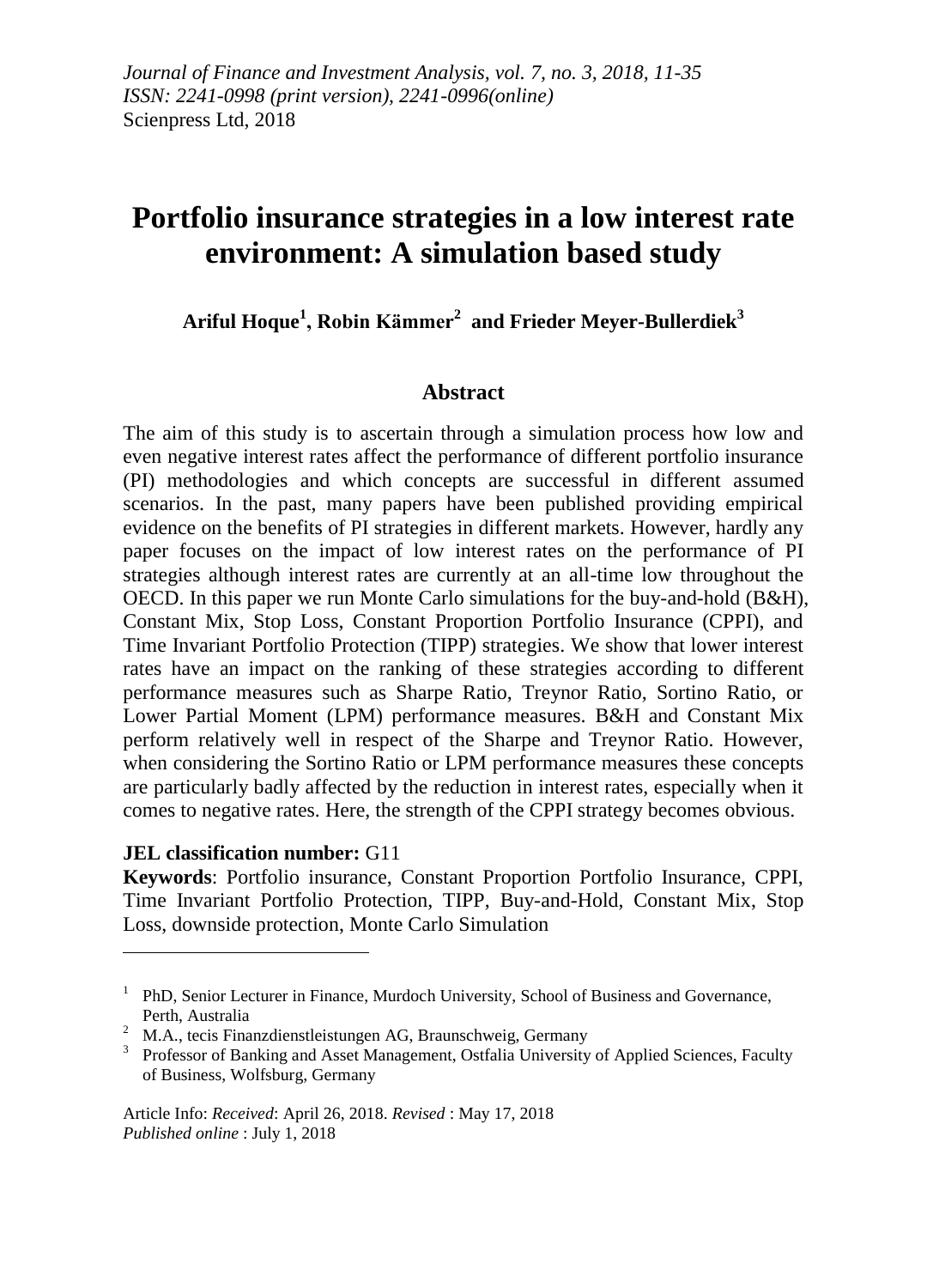# **1 Introduction**

Portfolio insurance (PI) strategies are designed to protect portfolios against large falls by a contractually guaranteed predetermined floor through a dynamic allocation. They can be used to reduce downside risk and to participate in rising stock markets as it can be defined to guarantee a minimum level of wealth while the investor can participate in the potential gains of a reference portfolio (Hoque and Meyer-Bullerdiek, 2016, 80).

Among other dynamic versions of PI strategies that are not option-based, the Constant Proportion Portfolio Insurance (CPPI) seems to be the most popular one in the asset management industry (Dichtl and Drobetz, 2010, 41). This methodology was introduced by Perold (1986) on fixed income assets and extended by Black and Jones (1987) for equity based underlying assets. The Time Invariant Portfolio Protection (TIPP) methodology was introduced by Estep and Kritzman (1988) and modified (TIPP-M) by Meyer-Bullerdiek and Schulz (2003). Some simpler ways to hedge a risky portfolio are the Constant Mix strategy (Perold and Sharpe, 1995) and the Stop Loss strategy (Bird, Dennis and Tippett, 1988). Brennan and Schwartz (1988) pointed out that a PI strategy may be of considerable significance to portfolio managers whose investment performance is monitored periodically and to investors who need to meet liabilities in the future.

Several studies have examined the efficiency of not option based PI strategies using Monte Carlo simulation. For example, Zhu and Kavee (1988) showed that CPPI has the ability to reduce downward risk and to retain a certain part of upward gains. Cesari and Cremonini (2003) compare some dynamic strategies in different market situations. Their simulations show a dominant role of constant proportion strategies against all other portfolio insurance strategies in bear and no-trend markets.

Pain and Rand (2008) found out that on the one hand, higher levels of leverage (as defined by the multiplier) tend to increase the upside to a CPPI strategy. On the other hand, higher leverage results in more frequent underperformance and hence more variable returns. They also used a simulation under different assumptions on the volatility of the risky asset price process. A higher realised volatility leads to a lower CPPI performance.

Annaert, Van Osselaer, and Verstraete (2009) used the stochastic dominance criteria to compare PI strategies. Their results indicate that portfolio insurance strategies outperform a buy-and-hold (B&H) strategy with regard to downside protection and risk/return trade-off. However, they provide lower excess returns. According to the stochastic dominance results, these reduced returns are compensated by the lower risk so that PI strategies can be valuable alternatives to B&H investments.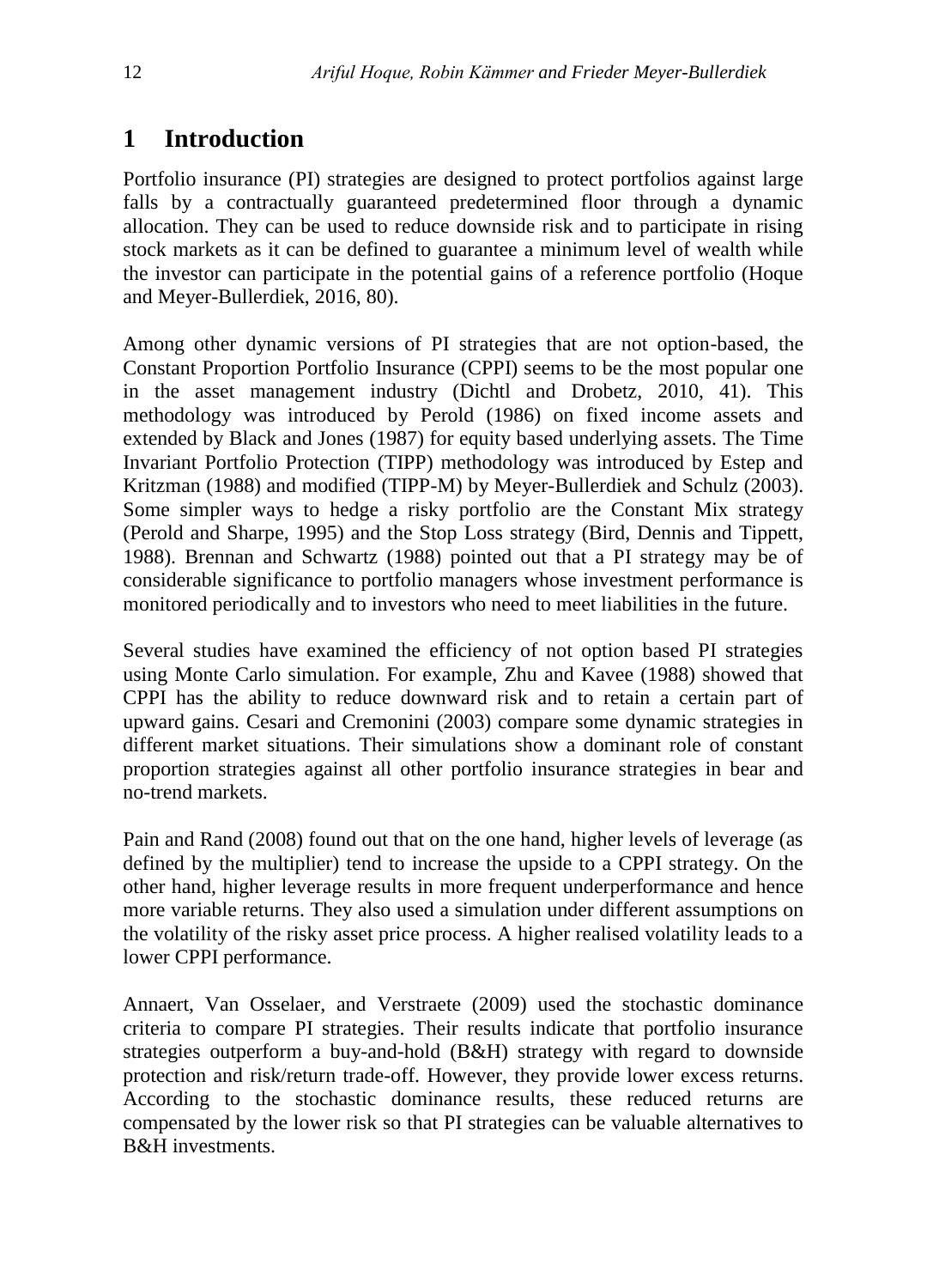Dichtl and Drobetz (2011) run Monte Carlo simulations and historical simulations for several portfolio insurance strategies. Their results reveal that the traditional portfolio insurance strategies Stop Loss, Synthetic Put, and CPPI are the preferred investment strategy for a prospect theory investor.

Pézier and Scheller (2013) show that optimal CPPI strategies are superior to optimal option based portfolio insurance (OBPI) strategies. They use a certainty equivalent return based on a two-parameter HARA utility function to compare the performance of these strategies in realistic circumstances.

In a more recent paper, Hoque and Meyer-Bullerdiek (2016) analyse the performance of different dynamic portfolio insurance methodologies for securities in the German market in different time periods by comparing them to the buy-and-hold (B&H) strategy, the stock only strategy and the bonds only strategy. Based on the Sortino ratio, the TIPP strategy turned out to deliver the best results.

The above mentioned authors analyse the performance of PI methodologies under different perspectives. None of these studies examines the impact of low (or even negative) interest rates on the performance of PI strategies including the B&H portfolio. As interest rates are currently at an all-time low throughout the OECD, investors who are willing to use a PI strategy need to be aware of how low interest rates affect the performance of this strategy. Therefore, in this paper we examine the impact of low interest rates on the performance of the B&H portfolio and of (not option based) PI strategies using Monte Carlo simulations. In order to cover the traditional PI strategies we examine the Constant Mix, Stop Loss, Constant Proportion Portfolio Insurance (CPPI), and Time Invariant Portfolio Protection (TIPP) strategies.

This paper is structured as follows: Section 2 provides an overview of the portfolio insurance strategies we consider in our simulation analysis. Section 3 shows the Monte Carlo simulation design used in our study. Our results from the simulations are presented and discussed in section 4. Section 5 summarizes the main results of the study.

# **2 Overview of the PI strategies considered in this study**

### **2.1 Constant Mix**

The Constant Mix strategy is a dynamic strategy without using derivatives. Its basis is a constant ratio between specific asset classes (e.g. stocks and bonds) during the investment period. In contrast to the B&H strategy the initial ratio is restored at regular intervals. In the event of a rising stock market, shares are sold, while shares are purchased in a falling stock market. This strategy is anti-cyclical in nature, which means a disadvantage (compared to B&H) when markets are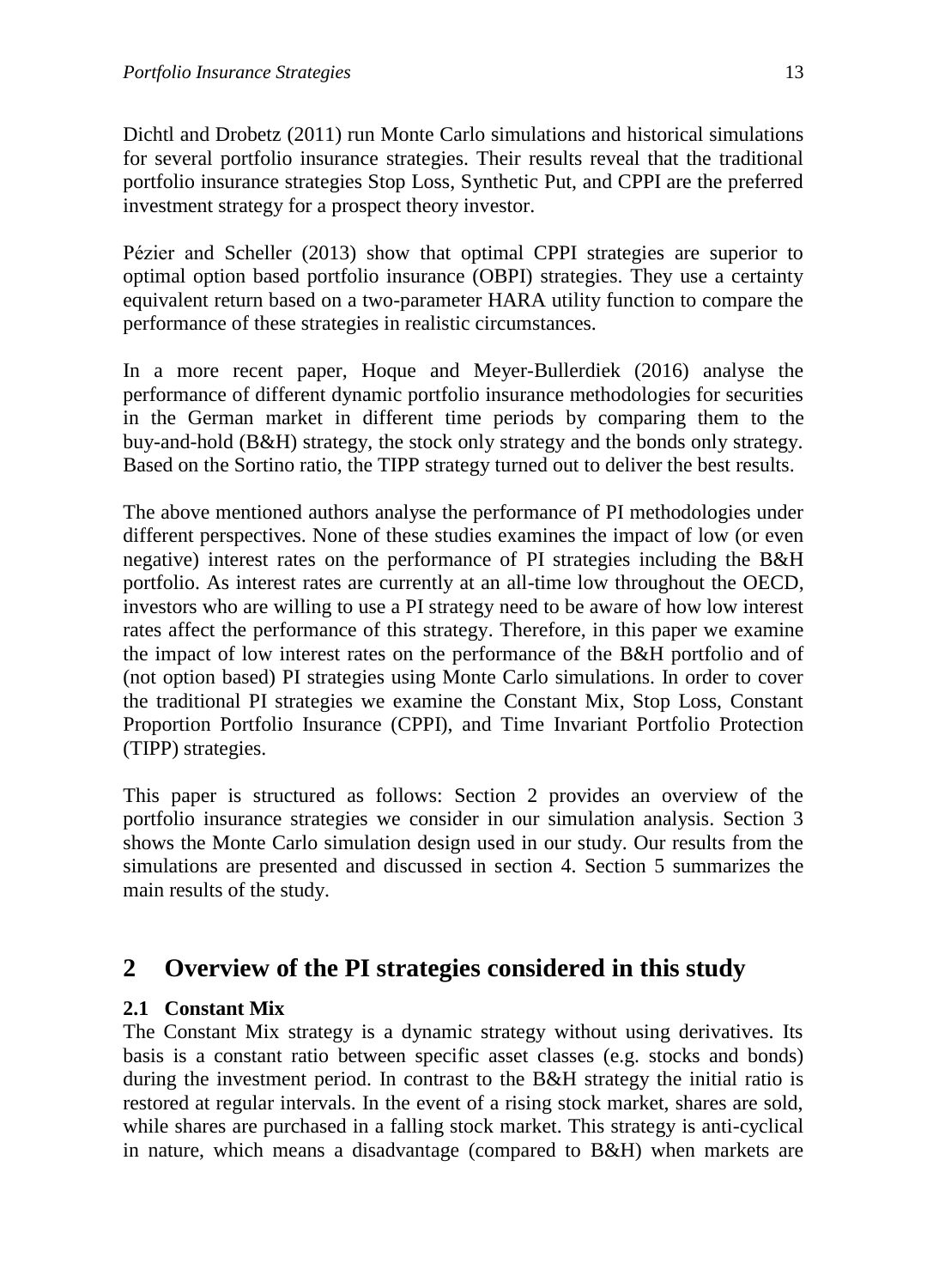continuous, either rising or falling, but an advantage in market reversals (Perold and Sharpe, 1995, 151). The Constant Mix strategy impresses with its simplicity. However, due to the regular rebalancing, this strategy can result in high transaction costs. Furthermore, it does not offer a real loss limiter. Depending on the development of stock prices, it may also occur that the predefined minimum return or the level of the guaranteed value is not met.

#### **2.2 Stop Loss Strategy**

The Stop Loss strategy is often referred to as the simplest and most widely used portfolio insurance strategy. In this strategy, the total wealth is initially invested in the risky asset.

If the portfolio value falls below the floor (or level of the guaranteed value), all assets are converted into the safe asset. The minimum accepted portfolio value can be expressed as the present value of the floor ( $PV_t^{Floor}$ ) or minimum accepted portfolio value at time t, respectively (Bruns and Meyer-Bullerdiek, 2013, 226):

$$
PV_t^{Floor} = F \times (1 + r_f)^{-t},\tag{1}
$$

where F is the floor,  $r_f$  is the risk free rate which is constant up to the end of the period, and t is the remaining time until the end of the period.

If the risk-free rate changes, the present value will also change. The strategy is therefore susceptible to interest rate changes over time. On the one hand, this process results in very low transaction costs because there is only one shift. On the other hand, the Stop Loss strategy is seen as strongly path-dependent. Thus, at the beginning of the period, the entire portfolio could be converted into the risky asset even though high price gains could have been achieved in the longer term. For this reason, the Stop Loss strategy is often viewed as obsolete and unsuitable in volatile environments. In addition, in the case of strong price leaps, it may happen that the final value is significantly below the minimum value because of a "too slow" reaction (Meyer-Bullerdiek and Schulz, 2004, 38).

#### **2.3 Constant Proportion Portfolio Insurance (CPPI)**

In portfolio management practice, CPPI strategies are quite popular and often used, for example in hedge funds, retail products or life-insurance products. To keep the risk exposure constant, the CPPI is invested in various proportions in a risky asset (e.g. a stock portfolio) and in a non-risky one (e.g. a risk free bond). The following equation can be used to define the amount of these assets (Hoque and Meyer-Bullerdiek, 2016, 80):

$$
E = m \times C = m \times max(V - PVtFloor; 0),
$$
\n(2)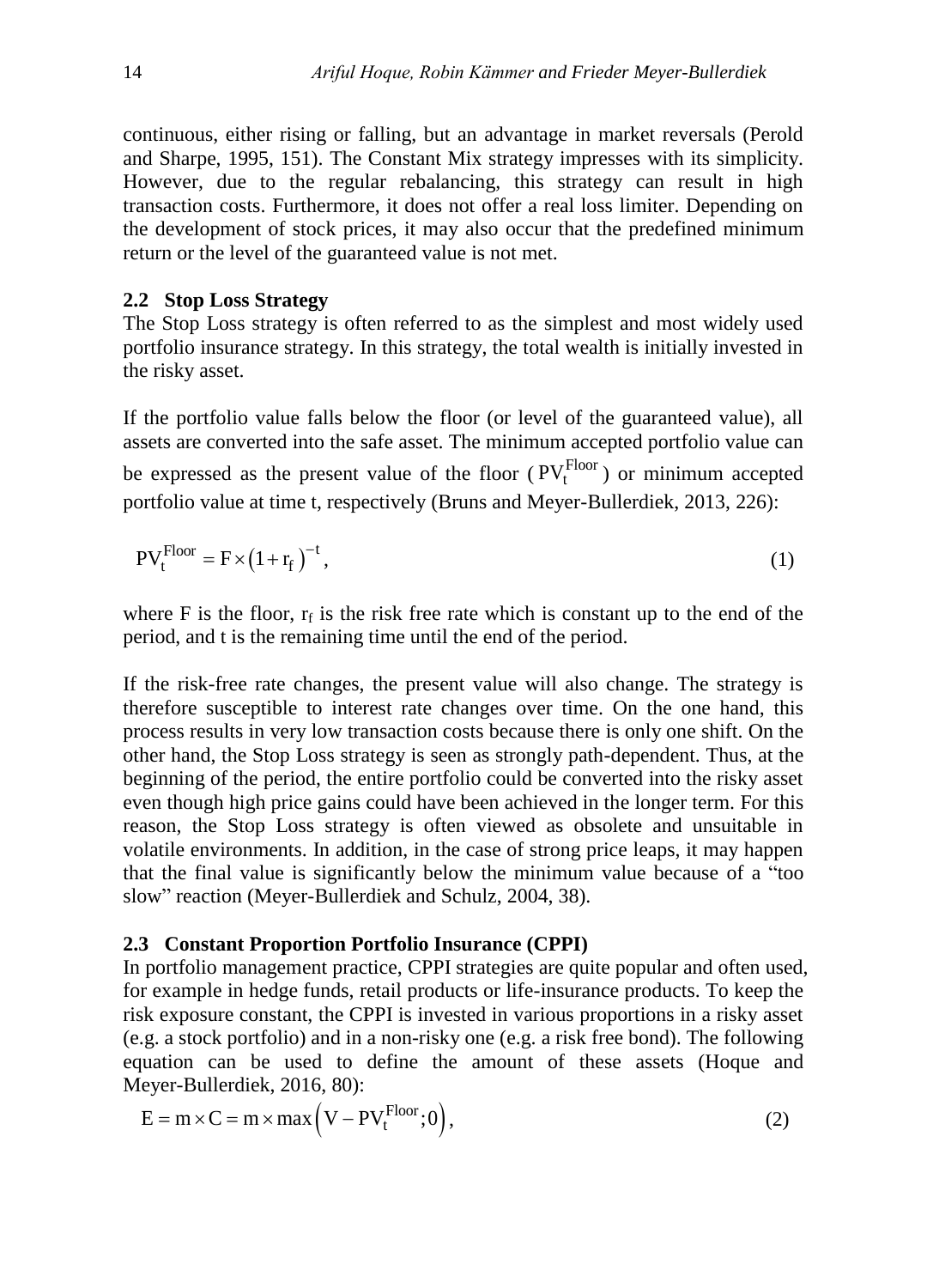where E is the exposure which is the part of the total value that should be invested in the risky asset, m is the multiplier which represents the risk aversion of the investor with  $m \ge 1$  (the greater m, the less risk averse is the investor), V is the total portfolio value, and C is the cushion which can be defined as follows:

$$
C = \max\left(V - PV_t^{\text{Floor}}; 0\right)
$$
\n(3)

The multiplier (which is constant over time) and the initial floor both are defined at the beginning of the period (Lee, Hsu and Chiang, 2010, 221). While the floor remains constant during the time period, the present value will change because of the decreasing remaining lifetime of the total period. After a change of the value of total assets, the amount of the risky asset can be calculated using the abovementioned equation ("exposure"). After that, the part of the risk-free asset will be allocated by the difference between the total assets and the risky asset (Meyer-Bullerdiek and Schulz, 2004, 55). In this paper, the risky asset is represented by a stock portfolio, and the non-risky asset is a risk free bond.

#### **2.4 Time-Invariant Portfolio Protection (TIPP)**

The TIPP methodology is very similar to the CPPI. According to Estep and Kritzman (1988) TIPP has the following characteristics:

- (1) The portfolio can never decline below a preset floor or present value of the floor
- (2) The floor is adjusted continuously to be a specified percentage of the highest value the portfolio reaches
- (3) Protection is continuous and has no ending date

The floor is set as a fixed percentage of the total value of the portfolio and the strategy follows this process:

- (1) Calculation of the total value of the portfolio
- (2) Multiplication of the total value with the preset floor percentage rate and calculation of the present value of the floor
- (3) Setting of a new floor (present value) if the result of (2) is greater than the previous floor (present value)

(4) Calculation of the cushion:  $C = max (V - PV<sub>t</sub><sup>Floor</sup>; 0)$ 

- (5) Calculation of the exposure:  $E = m \times C$
- (6) Purchase / Sell of the risky asset according to (5)

Hence, the only difference between TIPP and CPPI is the assumption in respect to the initial floor which is not constant. The preset floor will increase if the total value of the portfolio increases. In case of a decrease of the total portfolio value,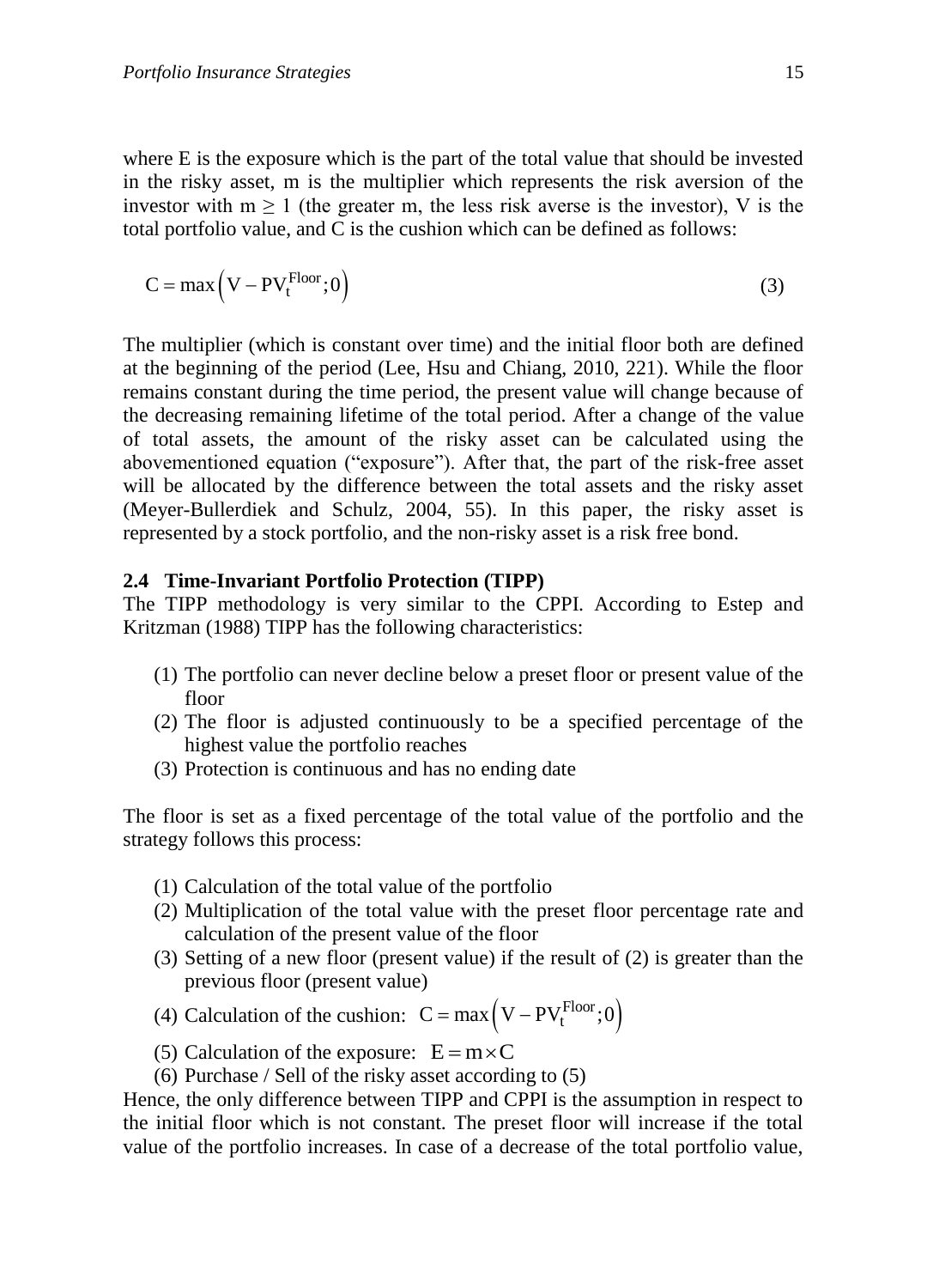this value should not be less than the insured amount. That's why TIPP can be regarded as a more passive strategy than CPPI (Tiefeng and Rwegasira, 2006, 98).

# **3 Monte Carlo simulation design and performance measures**

In our empirical analysis we use the Monte Carlo simulation to generate daily logarithmic stock returns. Thus, problems with data specific results can be avoided. It is assumed that these returns are normally distributed. The simulation is based upon an annual geometric stock market return of 6% and the corresponding daily logarithmic return. Furthermore we assume a stock market volatility of 20% and the corresponding daily standard deviation as the second parameter to model stock market returns. For example, the average annual geometric return of the German stock index DAX from October 1959 to October 2016 was roughly 6% and the annual return volatility about 20%. Dimson, Marsh and Staunton (2006) found in their study of equity premiums in 17 countries similar long-run annualized standard deviations, while real equity returns were more diverse in the different countries. In our simulation, the random numbers (daily logarithmic stock returns) are generated with MS Excel. For each PI strategy we transform these logarithmic returns of the risky asset into daily absolute returns.

Like many investors, we use a one year investment horizon and simulate 250 daily stock market returns (Dichtl and Drobetz, 2011). In our analysis we neglect transaction costs and use an initial investment of  $\epsilon$  1,000,000. We assume a daily rebalancing for the considered strategies.

The CPPI and the TIPP strategies are implemented with different multipliers  $(m=2, m=5, m=10)$  whereas  $m=5$  is often used in commercial applications (Dichtl and Drobetz, 2011, 1688). The protection level is assumed to be 90% for all PI strategies. Referring to the risk-free asset, we make a distinction between three different interest rate scenarios: We assume rates of 2%, 0% and -2% which remain constant for the whole year. That's why, the initial present value of the floor amount to  $\in$  882,353 (2%),  $\in$  900,000 (0%) and  $\in$  918,367 (-2%).

We perform 5,000 simulations for each PI strategy including the B&H portfolio. This number can be regarded as sufficient for our study (Hagen, 2002, 201). With this simulation setup we can examine the impact of low interest rates on the performance of the PI strategies. For performance measurement purposes we calculate absolute returns of each PI strategy and use the arithmetic average of all 5,000 annual total returns for the calculation of the mean annual return.

All strategies are at first examined to what extent they fulfill the objectives of portfolio insurance concepts: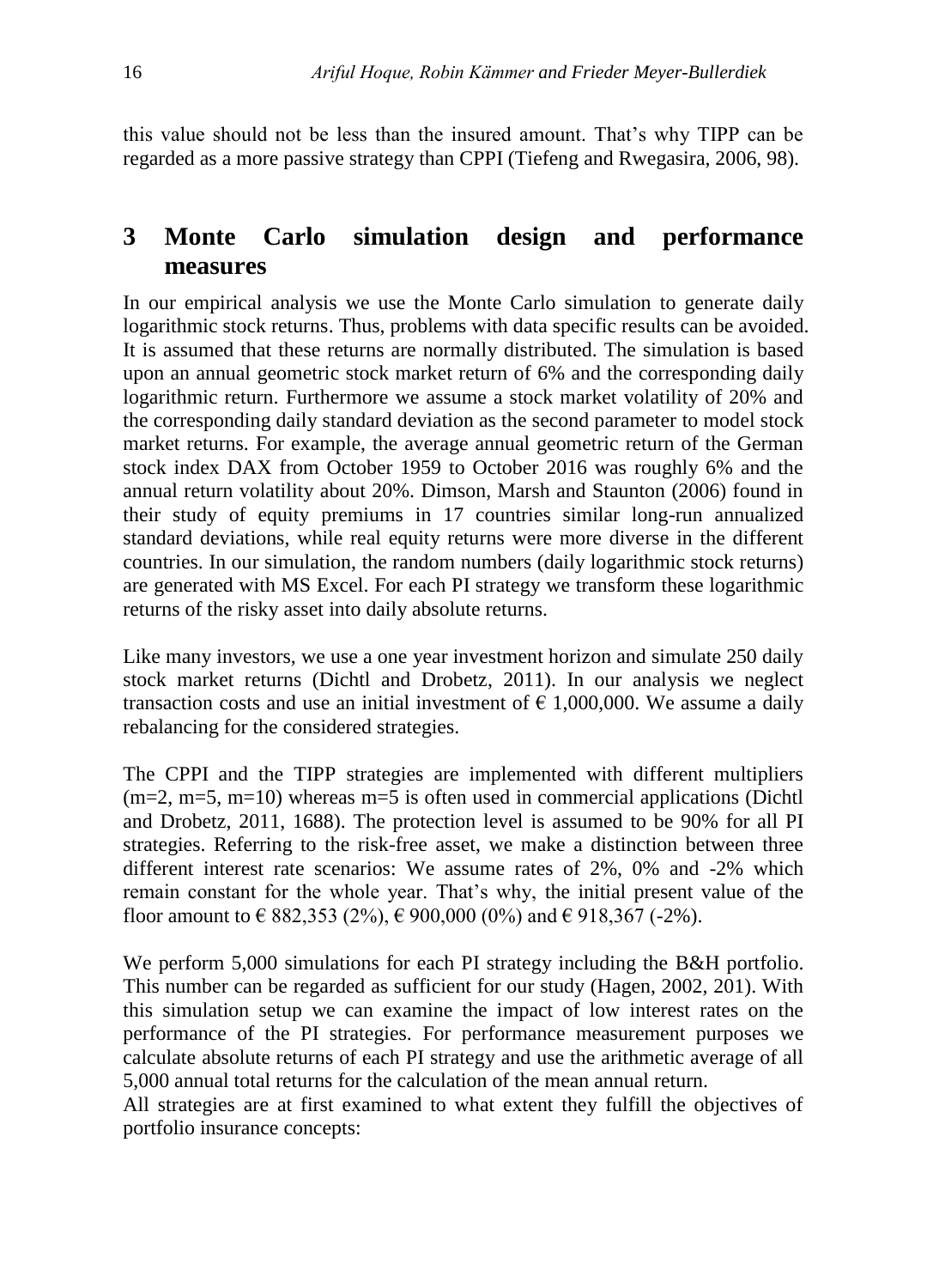- Keep downside protection at a certain level (We use the lower partial moments (LPM) with a minimum return of 0% as our downside risk measure)
- Attractive return (upside participation)
- Create a distribution which is skewed to the right
- Create a convex return profile

Knowing the skewness of a distribution is important because risk-averse investors prefer a distribution that is skewed to the right. For the same mean return and the same standard deviation, distributions that are skewed to the left bear the risk of high negative extreme values (Poddig, Dichtl and Petersmeier, 2003, 141-142). The skewness (S) can be calculated as follows (Bruns and Meyer-Bullerdiek, 2013, 47):

$$
S = \frac{\frac{1}{n} \cdot \sum_{i=1}^{n} (r_i - \mu)^3}{\sigma^3},
$$
\n(4)

where n is the number of random returns,  $r_i$  is the return in scenario i,  $\mu$  is the mean return, and  $\sigma$  is the standard deviation of the returns. A normal distribution is completely symmetrical, resulting in a value for the skewness of zero. Positive values indicate that the distribution is skewed to the right.

In our calculation, we use an alternative definition of the sample skewness which is provided by major software packages (e.g. Excel) and which includes an adjustment for sample size (Doane and Seward, 2011, 7):

$$
S_{Sample} = \frac{n}{(n-1)\times(n-2)} \times \sum_{i=1}^{n} \left(\frac{r_i - \mu}{\sigma}\right)^3
$$
 (5)

Furthermore, the creation of a convex return profile is attractive for risk-averse investors. This is shown in Figure 1. In a falling stock market, the slope of the yield curve decreases and reaches a value of zero from a certain stock index level, so that no further value losses occur from here on. Conversely, the slope of the yield curve increases as the stock market moves upwards (Leoni, 2008, 251).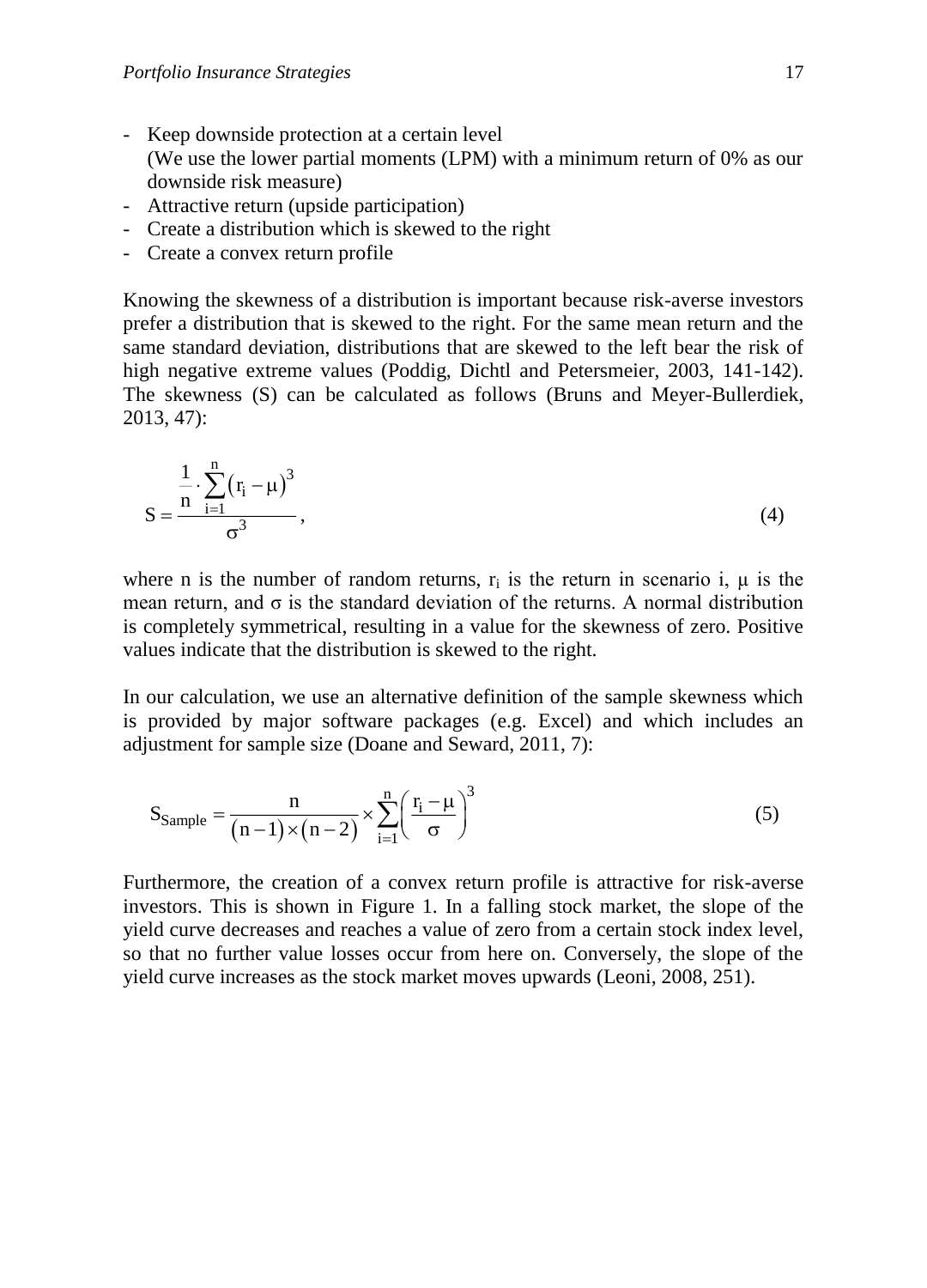

Figure 1: Convex return profile

The above mentioned criteria are also examined to which extent the PI strategies meet these objectives in the low-interest rate environment and to what extent a change in the risk-free rate affects the final result.

The outcomes of the strategies are measured with different approaches. The first one refers to the calculation of the Sharpe Ratio where the arithmetic average of the daily portfolio returns  $(\bar{r})$ , the risk-free rate  $(r_f)$  and the standard deviation of the portfolio returns  $(\sigma)$  are used (Sharpe, 1966):

$$
SR = \frac{\overline{r} - r_{f}}{\sigma} \tag{6}
$$

The second approach refers to the Treynor Ratio which differs from the Sharpe Ratio only in terms of the risk measure. The Treynor Ratio uses beta to measure the risk (Treynor, 1965):

$$
TR = \frac{\overline{r} - r_{f}}{\beta} \tag{7}
$$

We use the Treynor Ratio as a performance measure since the simulated stock portfolios are based on broadly diversified portfolios. Besides, the benchmark in the form of the simulated stock returns is clearly defined, so that the use of the Treynor Ratio seems to be appropriate. In our simulation, we measure beta by using the stock only portfolio as the benchmark.

The third approach to assess the different portfolio insurance strategies is the Sortino ratio (Sortino and Price, 1994, 62; Fischer, 2010, 467):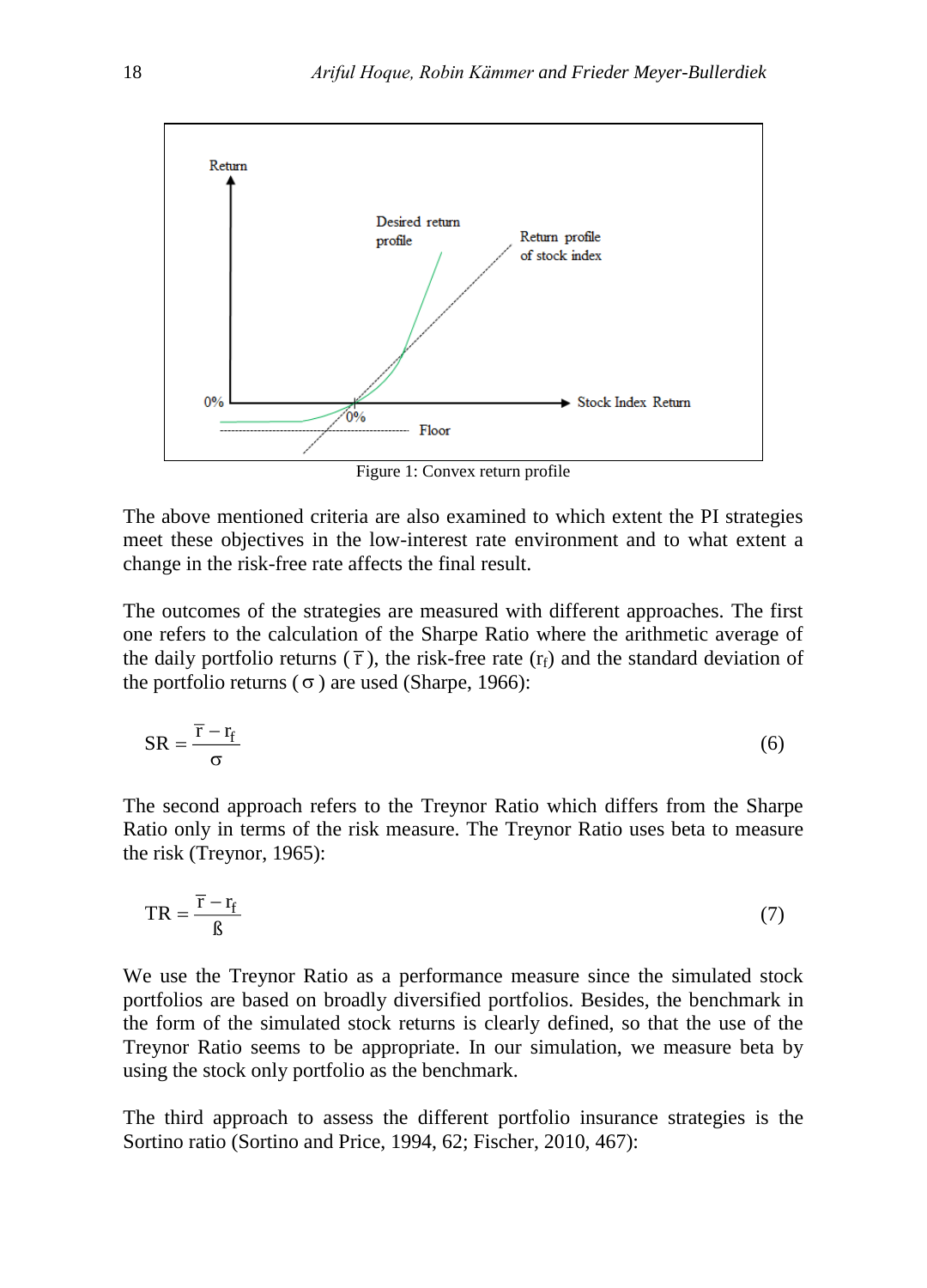$$
ext{Sortino ratio} = \frac{\overline{r} - r_{\text{min}}}{\sqrt{LPM_2}}
$$
\n(8)

where  $r_{min}$  is the hurdle rate of return and LPM are the lower partial moments that are used as a downside risk measure.

The LPM allow for a relaxation of the normal distribution assumption that is used for the standard deviation as a risk measure. The following expression can be used to estimate LPM in practice (Bawa and Lindenberg, 1977, 191; Harlow, 1991, 30):

$$
LPM_d = \sum_{t=0}^{n} p_t \times (r_{min} - r_t^1)^d
$$
 (9)

where  $r_t^l$  $r_t^1$  is the return that is lower than  $r_{\min}$ , n is the number of observations where  $r_t^1 < r_{min}$ ,  $p_t$  is the probability of  $r_t^1$  $r_t^1$  being lower than  $r_{min}$ , and d is the degree of the moment.

The exponent d indicates how different levels of negative deviations from the hurdle rate of return are weighted. In the case of  $d=2$ , large deviations are higher weighted than smaller ones compared to the case of  $d=1$ . If LPM is calculated empirically, each observed return is assigned the same probability, i.e. one divided by the total number of periods included (Poddig, Dichtl and Petersmeier, 2003, 135-136). For performance measurement purposes, a degree of the moment of 2 is appropriate (Wittrock, 1995, 132-133) which is also used in the Sortino ratio. In our simulations  $r_{min}$  is set to be zero for the LPM calculation.

The fourth approach we use to evaluate the performance is the LPM performance measure which can be defined as follows (Wittrock, 1995, 132):

$$
LPMd-performance measure = \frac{\overline{r} - r_f}{\sqrt[d]{LPM_d}}
$$
 (10)

In contrast to the Sortino Ratio, the risk-free rate is used in the numerator instead of the predetermined minimum return.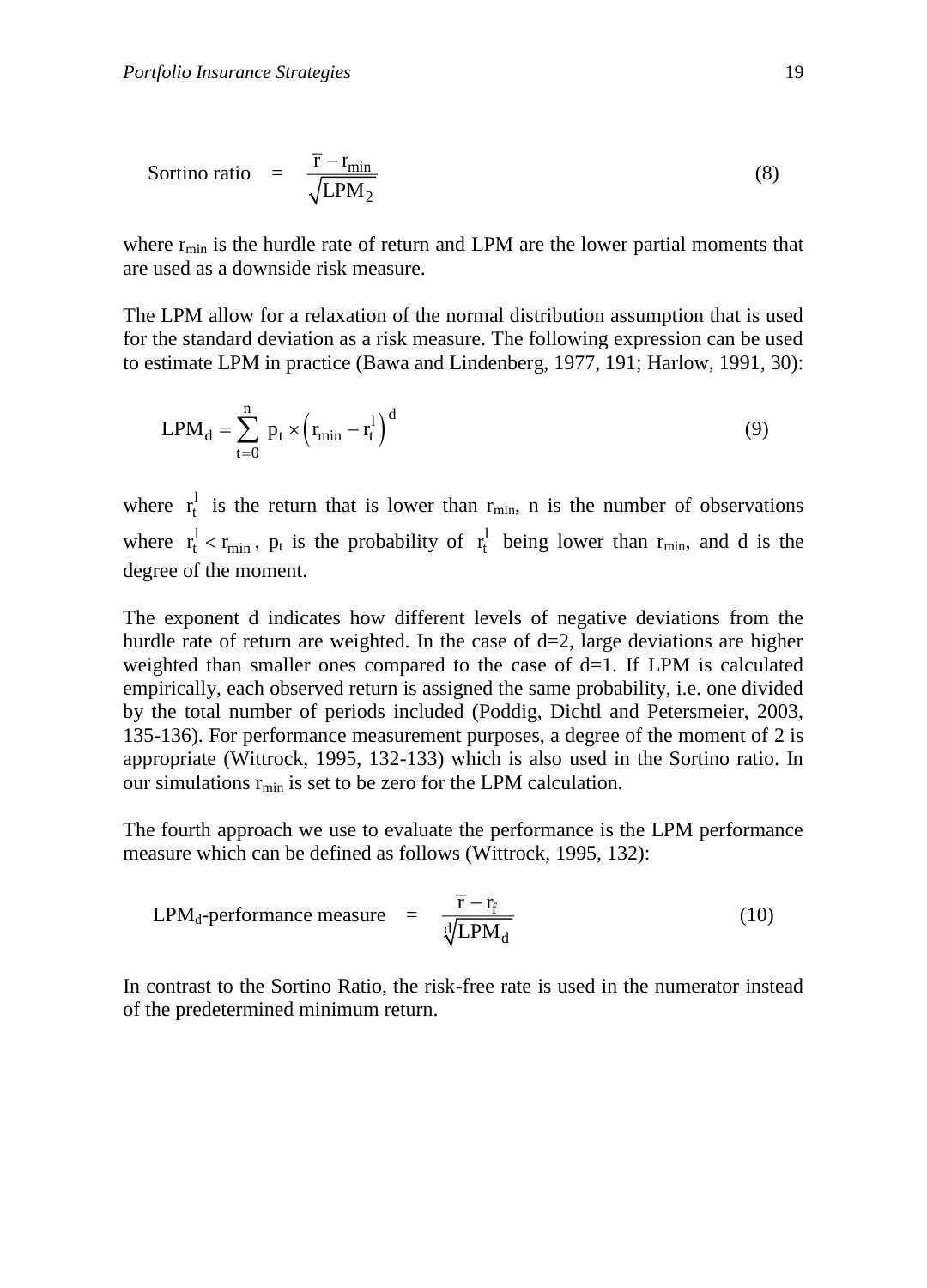### **4 Monte Carlo simulation results**

#### **4.1 Individual Results of the single strategies**

In this section we present our simulation results for the B&H portfolio and for each PI strategy. For the B&H strategy, we assume that the present value of the floor is invested directly in the risk-free asset at the beginning of the period. Table 1 shows the results for this portfolio and for the stock only portfolio for comparative purposes. Please note that the average return of the stock only portfolio is higher than the assumed 6% because we take the arithmetic average of all 5,000 annual return simulations instead of the geometric average which would have been closer to 6%.

|                                      | <b>Stocks only</b> | <b>B&amp;H</b> |             |              |
|--------------------------------------|--------------------|----------------|-------------|--------------|
|                                      |                    | $r_f = 2\%$    | $r_f = 0\%$ | $r_f = -2\%$ |
| <b>Average Return</b>                | 8.49%              | 2.76%          | 0.85%       | $-1.14%$     |
| <b>Volatility</b>                    | 21.87%             | 2.57%          | 2.19%       | 1.78%        |
| Number of Paths < -10%               | 983                | $\theta$       |             | $\theta$     |
| <b>Average Return &lt; - 10%</b>     | $-18.99%$          |                |             |              |
| <b>Median</b>                        | 6.01%              | 2.47%          | 0.60%       | $-1.35%$     |
| <b>Skewness</b>                      | 0.68               | 0.68           | 0.68        | 0.68         |
| $\text{LPM}_0$                       | 38%                | 12%            | 38%         | 77%          |
| LPM <sub>1</sub>                     | 4.615%             | 0.113%         | 0.461%      | 1.460%       |
| $\mathbf{L} \mathbf{P} \mathbf{M}_2$ | 0.861%             | 0.002%         | 0.009%      | 0.037%       |

Table 1: Results of the B&H strategy

With respect to the downside protection, the B&H strategy obviously fulfills its purpose because no default (return  $\langle -10\% \rangle$  occurs. However, the price of this protection can also be seen directly: An average return of 2.76% at 2% risk-free rate up to -1.14% at -2% risk-free rate is relatively low compared to a pure stock investment. Interest rate sensitivity is a key factor for the overall yield. Due to a change in interest rates of 2%, the change of the average return is slightly less than 2%. The same is true for the median. The lower returns are particularly pronounced when looking at the  $LPM_0$ , which increases from 12% (2%) to 77% (-2%). Please note that the skewness of the stock portfolio is positive although a normal distribution was assumed in the simulation. The reason for this is that we use the arithmetic average of the 5,000 annual returns while the arithmetic average of the corresponding logarithmic returns would lead to a skewness close to zero.

The return profile of the B&H strategy compared to the stock only portfolio is shown in Figure 2. It is almost linear. B&H is obviously suitable for hedging purposes, but it has weaknesses when stock returns are relatively high.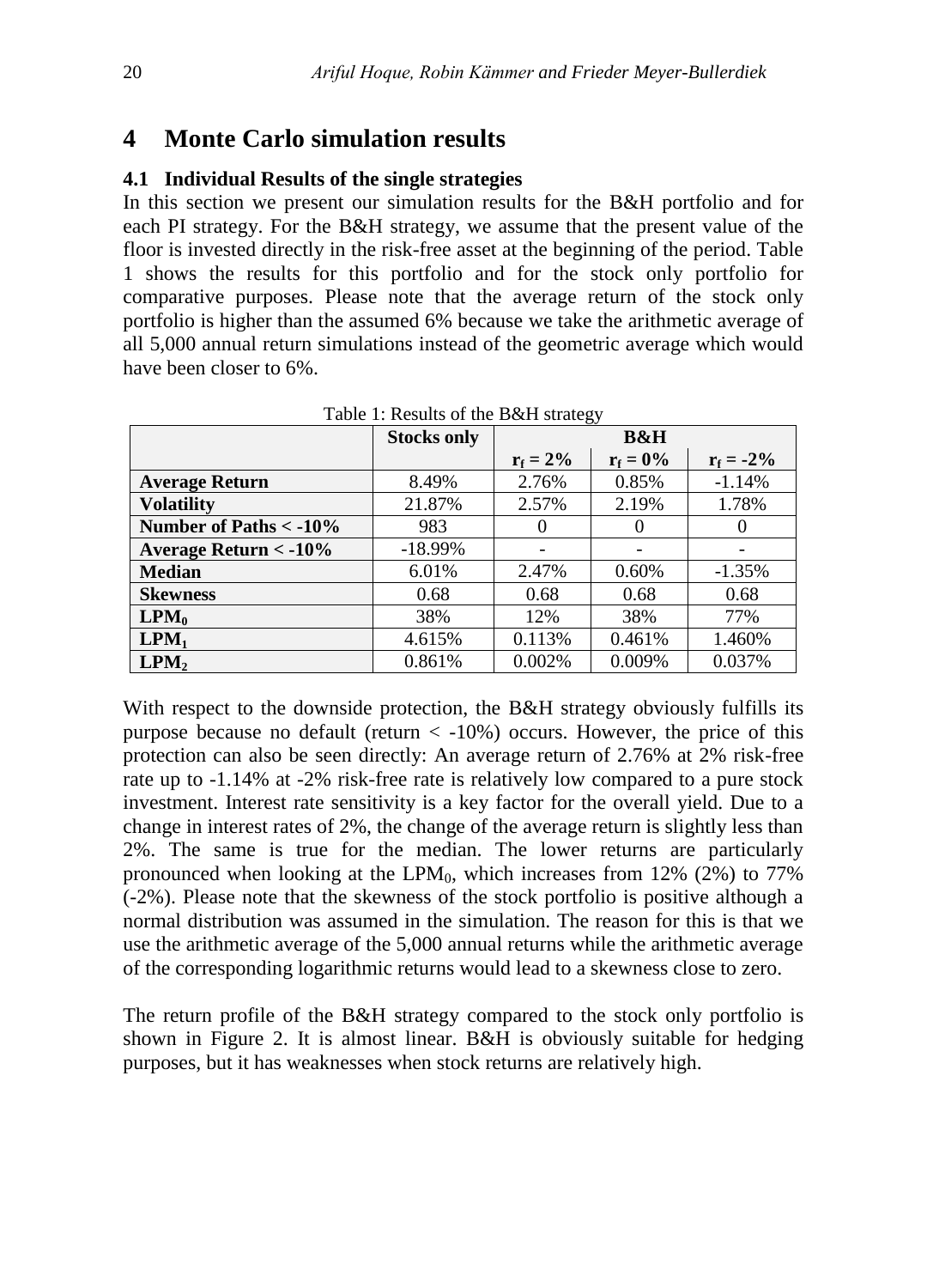

Figure 2: Return profile of the B&H strategy

Table 2 shows the results for the Constant Mix strategy and again for the stock only portfolio for comparative purposes. For the Constant Mix strategy, the present value of the floor is also used for determining the initial investment in the risk-free asset in line with the B&H strategy. Thus the different risk-free rates are also visible in the initial investment.

|                          | <b>Stocks only</b> | <b>Constant Mix</b> |             |              |
|--------------------------|--------------------|---------------------|-------------|--------------|
|                          |                    | $r_f = 2\%$         | $r_f = 0\%$ | $r_f = -2\%$ |
| <b>Average Return</b>    | 8.49%              | 2.75%               | 0.82%       | $-1.18%$     |
| <b>Volatility</b>        | 21.87%             | 2.40%               | 2.00%       | 1.60%        |
| Number of Paths $<$ -10% | 983                | $\Omega$            | $\theta$    |              |
| Average Return $<$ -10%  | $-18.99\%$         |                     |             |              |
| <b>Median</b>            | 6.01%              | 2.68%               | 0.77%       | $-1.22%$     |
| <b>Skewness</b>          | 0.68               | 0.14                | 0.13        | 0.12         |
| $LPM_0$                  | 38%                | 12%                 | 34%         | 78%          |
| LPM <sub>1</sub>         | 4.615%             | 0.137%              | 0.443%      | 1.404%       |
| LPM <sub>2</sub>         | 0.861%             | 0.003%              | 0.009%      | 0.036%       |

Table 2: Results of the Constant Mix strategy

Even though it formally does not provide downside protection, in our simulation it also provides a satisfactory protection. On the return side, it pays off in a similar way to the B&H approach. The average return and median are not very different. The variation in the risk-free rate is also reflected on the returns, while the mean and median changes are mostly slightly below 2%. However, a somewhat greater degree of independence from the interest rate becomes apparent through the anticyclics. Besides, the Constant Mix strategy is not suitable for creating a distribution that is skewed to the right. On the contrary, it reduces the skewness of the pure stock investment from 0.68 to 0.14  $(2\%)$ , 0.13  $(0\%)$  and 0.12  $(-2\%)$ . This is due to its anticyclic character and is reflected in the concave return profile (Figure 3). It thus does not lead to the convexity desired by many investors.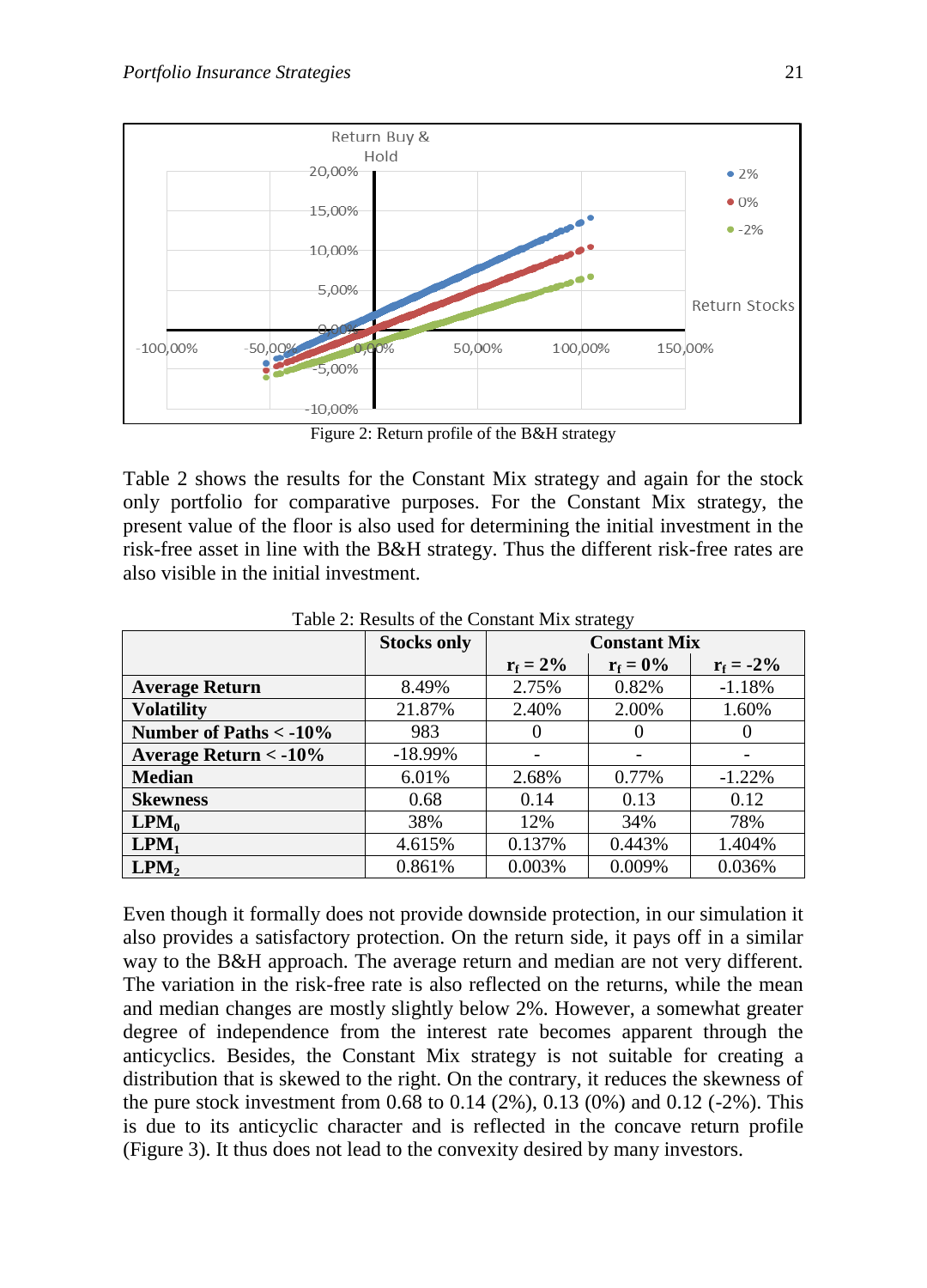

Figure 3: Return profile of the Constant Mix strategy

The Constant Mix approach thus shows good results with respect to the downside protection, but has weaknesses in the other fields.

Within the framework of the Stop Loss approach, the fair value of the floor is also used to determine the sales level. If the portfolio value reaches or drops below this level, the entire risky asset is sold and the amount is invested in the risk-free portfolio. In this case, the investor can no longer participate from any upward stock market movement. The results of this strategy are shown in Table 3.

|                          | <b>Stocks only</b> | <b>Stop Loss</b> |             |              |
|--------------------------|--------------------|------------------|-------------|--------------|
|                          |                    | $r_f = 2\%$      | $r_f = 0\%$ | $r_f = -2\%$ |
| <b>Average Return</b>    | 8.49%              | 6.96%            | 6.11%       | 4.98%        |
| <b>Volatility</b>        | 21.87%             | 20.92%           | 21.03%      | 20.95%       |
| Number of Paths $<$ -10% | 983                | 2164             | 2362        | 2596         |
| Average Return $<$ -10%  | $-18.99\%$         | $-10.66%$        | $-10.67%$   | $-10.66%$    |
| <b>Median</b>            | 6.01%              | 0.15%            | $-3.27%$    | $-10.03%$    |
| <b>Skewness</b>          | 0.68               | 1.19             | 1.24        | 1.34         |
| $\text{LPM}_0$           | 38%                | 50%              | 53%         | 57%          |
| LPM <sub>1</sub>         | 4.615%             | 4.857%           | 5.251%      | 5.711%       |
| LPM <sub>2</sub>         | 0.861%             | 0.506%           | 0.551%      | 0.601%       |

Table 3: Results of the Stop Loss strategy

Obviously, the Stop Loss approach has clear weaknesses in the minimum hedge. 2,164 cases (at a 2% risk-free rate) where hedging is not fully effective, up to 2,596 cases (at a risk-free rate of -2%) appear quite high.

In our analysis we assume daily reviews. Therefore, larger price drops below the present value of the floor cannot be considered immediately. So, the average deviation values below the protection level of -10% are relatively far below -10%. The Stop Loss strategy leads to a higher number of defaults compared to the stock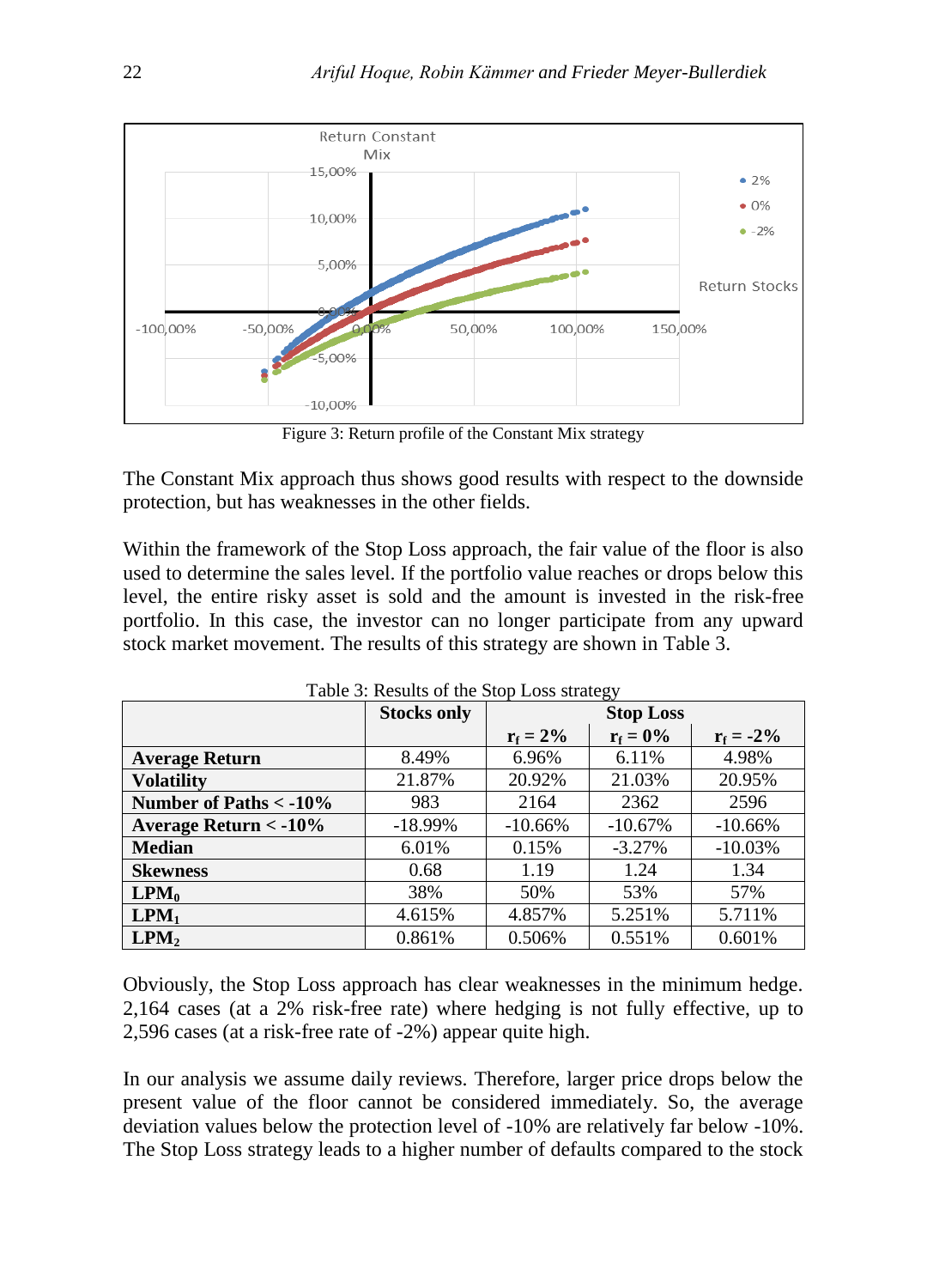only portfolio which would have largely recovered in the course of the year. A further consequence is a steep rise in the proportion of the risk-free asset during the course of the year. A lower interest rate leads to higher floor present values and thus to even more entire stock sales and a higher average proportion of the risk-free asset.

In terms of yield, the Stop Loss strategy reaches pretty high average annual returns. However, considering the corresponding medians, it becomes obvious that the relatively high mean returns result from a few outliers. With 0.15%, -3.27% and -10.03% (which is even below the predefined level of protection), the medians of the distributions are significantly less than the corresponding average returns. This impression is additionally reinforced by the high values of the LPM measures.

Nevertheless, the Stop Loss is able to influence the skewness in a positive way. Furthermore, the lower the risk-free rate the higher the skewness. In addition, the Stop Loss generates a kind of convex return profile (Figure 4).



Figure 4: Return profile of the Stop Loss strategy

The results of the CPPI strategy are shown in Table 4 for different multipliers. As we take the present value of the floor for our calculations, this further strengthens the impact of an interest rate change because of the multiplier m.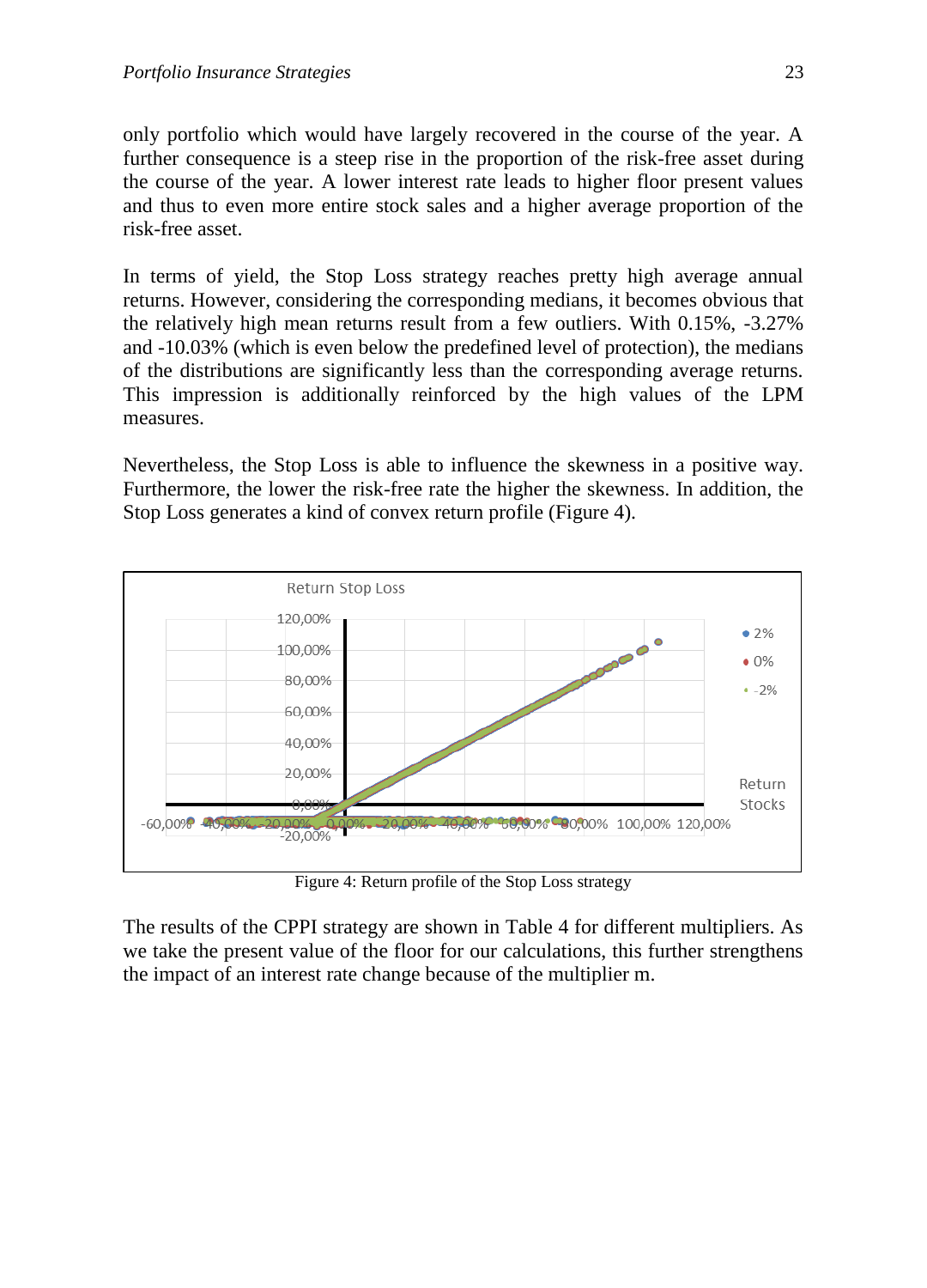|                                 | <b>Stocks only</b> | ັ<br><b>CPPI2</b> |             |              |
|---------------------------------|--------------------|-------------------|-------------|--------------|
|                                 |                    | $r_f = 2\%$       | $r_f = 0\%$ | $r_f = -2\%$ |
| <b>Average Return</b>           | 8.49%              | 3.57%             | 1.77%       | $-0.20%$     |
| <b>Volatility</b>               | 21.87%             | 5.67%             | 4.91%       | 4.09%        |
| Number of Paths $<$ -10%        | 983                | $\Omega$          | $\Omega$    |              |
| <b>Average Return &lt; -10%</b> | $-18.99%$          |                   |             |              |
| <b>Median</b>                   | 6.01%              | 2.46%             | 0.80%       | $-1.00\%$    |
| <b>Skewness</b>                 | 0.68               | 1.33              | 1.33        | 1.33         |
| $\text{LPM}_0$                  | 38%                | 28%               | 42%         | 61%          |
| LPM <sub>1</sub>                | 4.615%             | 0.570%            | 0.963%      | 1.668%       |
| $\text{LPM}_2$                  | 0.861%             | 0.017%            | 0.032%      | 0.062%       |

Table 4a: Results of the CPPI strategy

Table 4b: Results of the CPPI strategy

|                       | CPPI <sub>5</sub> |             |              | <b>CPPI 10</b> |                  |              |
|-----------------------|-------------------|-------------|--------------|----------------|------------------|--------------|
|                       | $r_f = 2\%$       | $r_f = 0\%$ | $r_f = -2\%$ | $r_f = 2\%$    | $r_f = 0\%$      | $r_f = -2\%$ |
| <b>Average Return</b> | 5.81%             | 4.51%       | 2.87%        | 6.77%          | 5.91%            | 4.76%        |
| <b>Volatility</b>     | 15.82%            | 14.86%      | 13.59%       | 19.82%         | 19.54%           | 18.99%       |
| Number of             | 0                 | $\theta$    | $\theta$     | $\theta$       | $\boldsymbol{0}$ | $\Omega$     |
| Paths $<$ -10%        |                   |             |              |                |                  |              |
| <b>Average Return</b> |                   |             |              |                |                  |              |
| $< -10\%$             |                   |             |              |                |                  |              |
| <b>Median</b>         | $-0.06%$          | $-0.89%$    | $-1.99%$     | $-2.74%$       | $-4.14%$         | $-5.39%$     |
| <b>Skewness</b>       | 1.88              | 2.00        | 2.17         | 1.40           | 1.47             | 1.58         |
| $\text{LPM}_0$        | 50%               | 54%         | 59%          | 53%            | 56%              | 59%          |
| LPM <sub>1</sub>      | 2.388%            | 2.625%      | 2.983%       | 4.115%         | 4.336%           | 4.608%       |
| $\text{LPM}_2$        | 0.144%            | 0.161%      | 0.187%       | 0.348%         | 0.369%           | 0.393%       |

It should be noted that the CPPI offers a good portfolio hedge. In none of the simulations, even with different interest rates and multipliers, does it lead to a default. The average return is increased by a higher multiplier, as are the average stock proportions in the portfolio. This is not surprising because this is ultimately the purpose of the multiplier. Contrary to the mean returns, however, the medians decrease with increasing m. Obviously, the average returns are significantly caused by outliers (the maxima are strongly influenced by m). This should be taken into account when choosing m.

It can also be observed that the spreads of the average returns between the different risk-free rate scenarios decrease with increasing m. Due to the change in interest rates, the stock exposure is initially smaller but a higher m also leads to a higher proportion of the stocks and thus to a lesser dependency on the risk-free rate. This impression is reinforced by the LPM values which rise as m increases, but the LPM relative spreads between the different risk-free levels decrease as m increases. The median is different in this respect: Here, m= 5 leads to the least effect by changes in interest rates.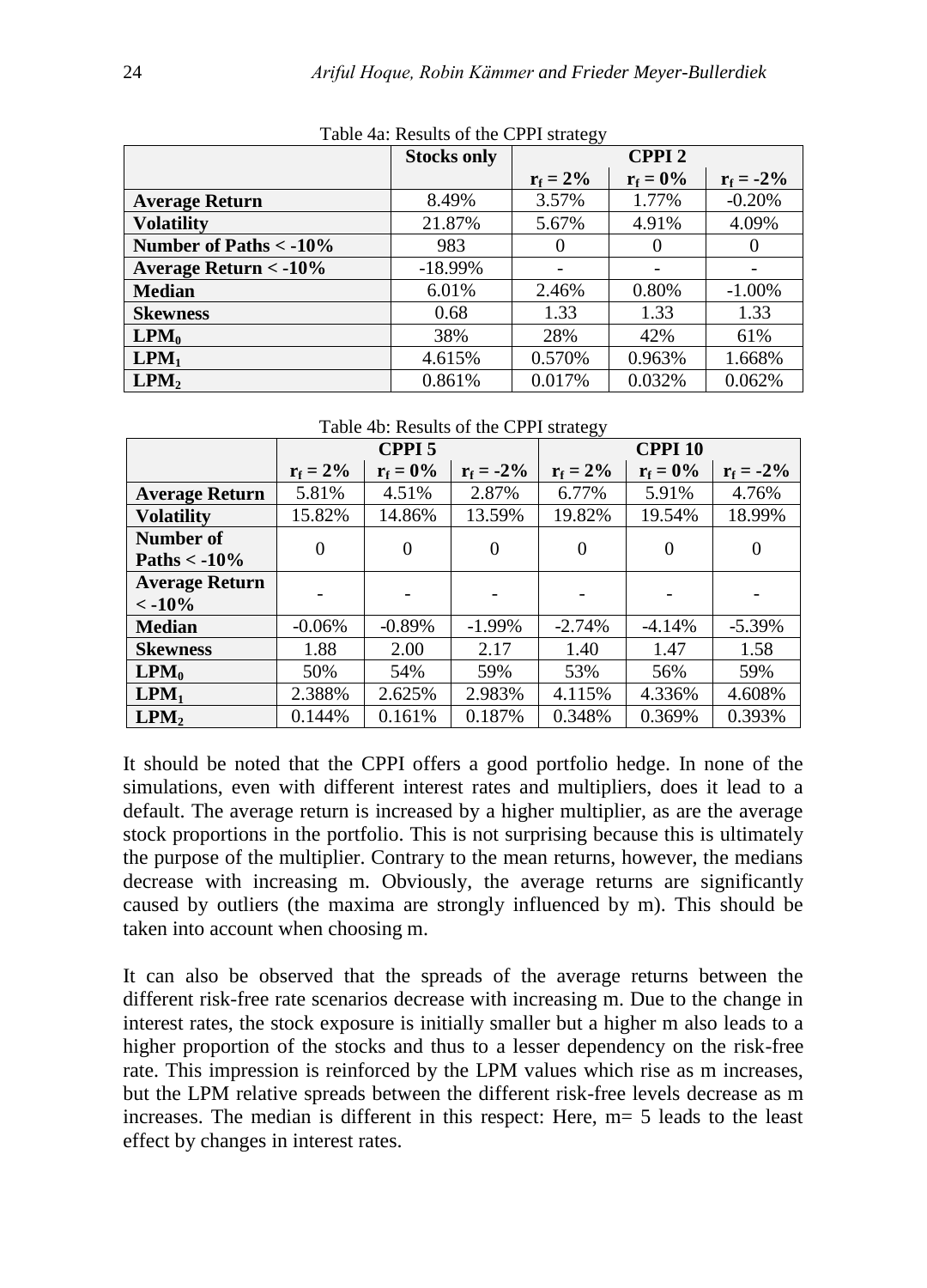With respect to the skewness, the CPPI 5 (i.e. m=5) has the highest values. The CPPI also benefits from declining interest rates with regard to the skewness to the right. This effect is also highest at m=5, and is almost absent at m=2. Overall, the CPPI also reliably achieves a distribution that is skewed to the right.

The convexity increases with a higher m but also causes a greater downward spread of the CPPI values, even with the same final stock value. This is where the path-dependent character of the CPPI comes into play. This obviously increases with a higher m which is especially obvious when looking at CPPI 10 in Figure 7.



Figure 5: Return profile of CPPI 2 (i.e. m=2)



Figure 6: Return profile of CPPI 5 (i.e. m=5)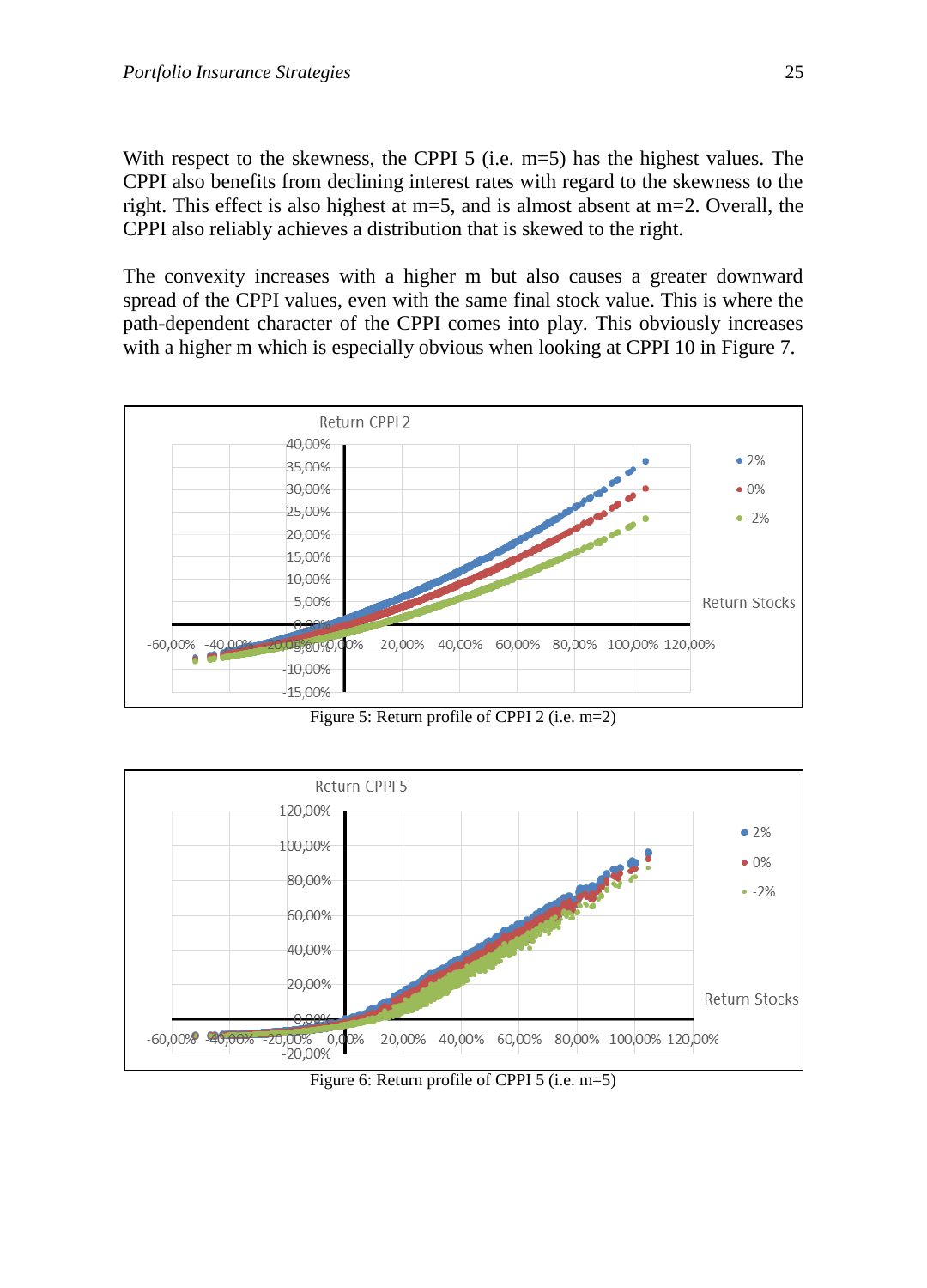

Figure 7: Return profile of CPPI 10 (i.e. m=10)

The CPPI also offers return chances depending on the multiplier, but these are bought at a higher probability of an underperformance.

The results of the TIPP strategy are shown in Table 5 for different multipliers. In line with the CPPI strategy, the present value of the floor is taken into account at the TIPP strategy.

|                          | <b>Stocks only</b> | TIPP <sub>2</sub> |             |              |
|--------------------------|--------------------|-------------------|-------------|--------------|
|                          |                    | $r_f = 2\%$       | $r_f = 0\%$ | $r_f = -2\%$ |
| <b>Average Return</b>    | 8.49%              | 3.24%             | 1.41%       | $-0.62%$     |
| <b>Volatility</b>        | 21.87%             | 4.16%             | 3.63%       | 2.99%        |
| Number of Paths $<$ -10% | 983                | $\theta$          | $\theta$    |              |
| Average Return $<$ -10%  | $-18.99\%$         |                   |             |              |
| <b>Median</b>            | 6.01%              | 2.93%             | 1.05%       | $-1.10\%$    |
| <b>Skewness</b>          | 0.68               | 0.41              | 0.51        | 0.75         |
| $\text{LPM}_0$           | 38%                | 23%               | 38%         | 63%          |
| $\text{LPM}_1$           | 4.615%             | 0.452%            | 0.806%      | 1.557%       |
| $\text{LPM}_2$           | 0.861%             | 0.014%            | 0.025%      | 0.052%       |

Table 5a: results of the TIPP strategy

Table 5b: results of the TIPP strategy

|                                                  |             | TIPP 5      |              | 54.444<br>TIPP <sub>10</sub> |             |              |
|--------------------------------------------------|-------------|-------------|--------------|------------------------------|-------------|--------------|
|                                                  | $r_f = 2\%$ | $r_f = 0\%$ | $r_f = -2\%$ | $r_f = 2\%$                  | $r_f = 0\%$ | $r_f = -2\%$ |
| <b>Average Return</b>                            | 4.46%       | 2.76%       | 0.70%        | 5.26%                        | 3.59%       | 1.39%        |
| <b>Volatility</b>                                | 9.13%       | 7.99%       | 6.71%        | 14.42%                       | 12.81%      | 10.71%       |
| <b>Number of Paths</b><br>$\langle -10\%$        | $\theta$    | $\theta$    | $\Omega$     | $\overline{0}$               | $\theta$    | $\Omega$     |
| <b>Average Return</b><br>$\langle -10\% \rangle$ |             |             |              |                              |             |              |
| <b>Median</b>                                    | 2.82%       | 1.14%       | $-0.98\%$    | 1.27%                        | $-0.12%$    | $-1.92\%$    |
| <b>Skewness</b>                                  | 0.93        | 1.02        | 1.22         | 1.55                         | 1.68        | 1.88         |
| $\text{LPM}_0$                                   | 37%         | 44%         | 56%          | 46%                          | 50%         | 59%          |
| $\mathbf{L} \mathbf{P} \mathbf{M}_1$             | 1.526%      | 1.752%      | 2.218%       | 2.661%                       | 2.772%      | 3.086%       |
| $\text{LPM}_2$                                   | 0.086%      | 0.094%      | 0.115%       | 0.195%                       | 0.194%      | 0.202%       |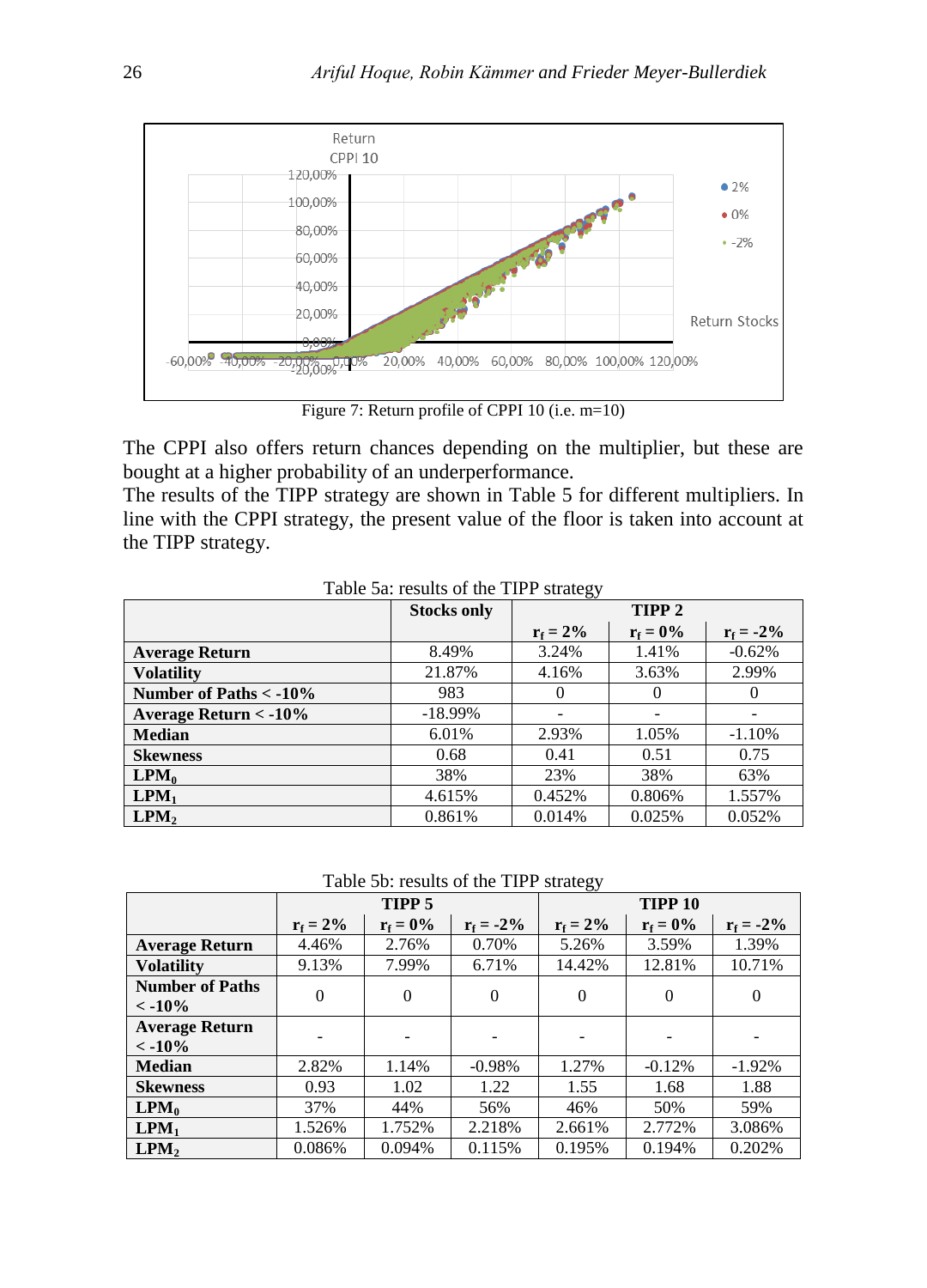Like B&H, Constant Mix and CPPI, the TIPP strategy also has a very good downside protection. This is not surprising as it is a more defensive version of the CPPI. The average returns are below the CPPI returns for all multipliers and risk-free rates, but the medians are above (each with one exception).

Although TIPP does not lead to returns as high as the CPPI, it results in a much more constant generation of returns. This can be explained by the increase of the floor in the case of advancing stocks. As a result of this adjustment, TIPP also receives a higher proportion of the risk-free asset than CPPI at all levels. As far as interest rate sensitivity is concerned, TIPP shows greater changes in the average return and especially the median than CPPI (each with one exception).

However, the interest rate sensitivity in relation to the median decreases with an increasing multiplier, instead of having the smallest effect as with CPPI 5. With regard to the average return, the interest rate impact doesn't change much with a rising multiplier, other than CPPI where the interest rate sensitivity decreases.

The TIPP strategy does not, however, necessarily create a distribution that is more skewed to the right than the one of the stock only portfolio. In the case of  $m=2$  and risk-free rates of 2% and 0%, it leads to a distribution that is more skewed to the left than the one of the stock only portfolio. As the multiplier increases, however, the distribution is more skewed, so that TIPP 10 then even exceeds CPPI 10. Again, as with all the other strategies, there is also a greater tendency to a right-skewed distribution at lower interest rates.

TIPP does not create constantly a convexity. The convexity is mainly caused by the downside protection. In the case of  $m=2$ , a convex-concave curve is more likely. Only at m=5 and m=10, the typical convex curvature can be observed. This is shown in Figures 8-10.



Figure 8: Return profile of TIPP 2 (i.e. m=2)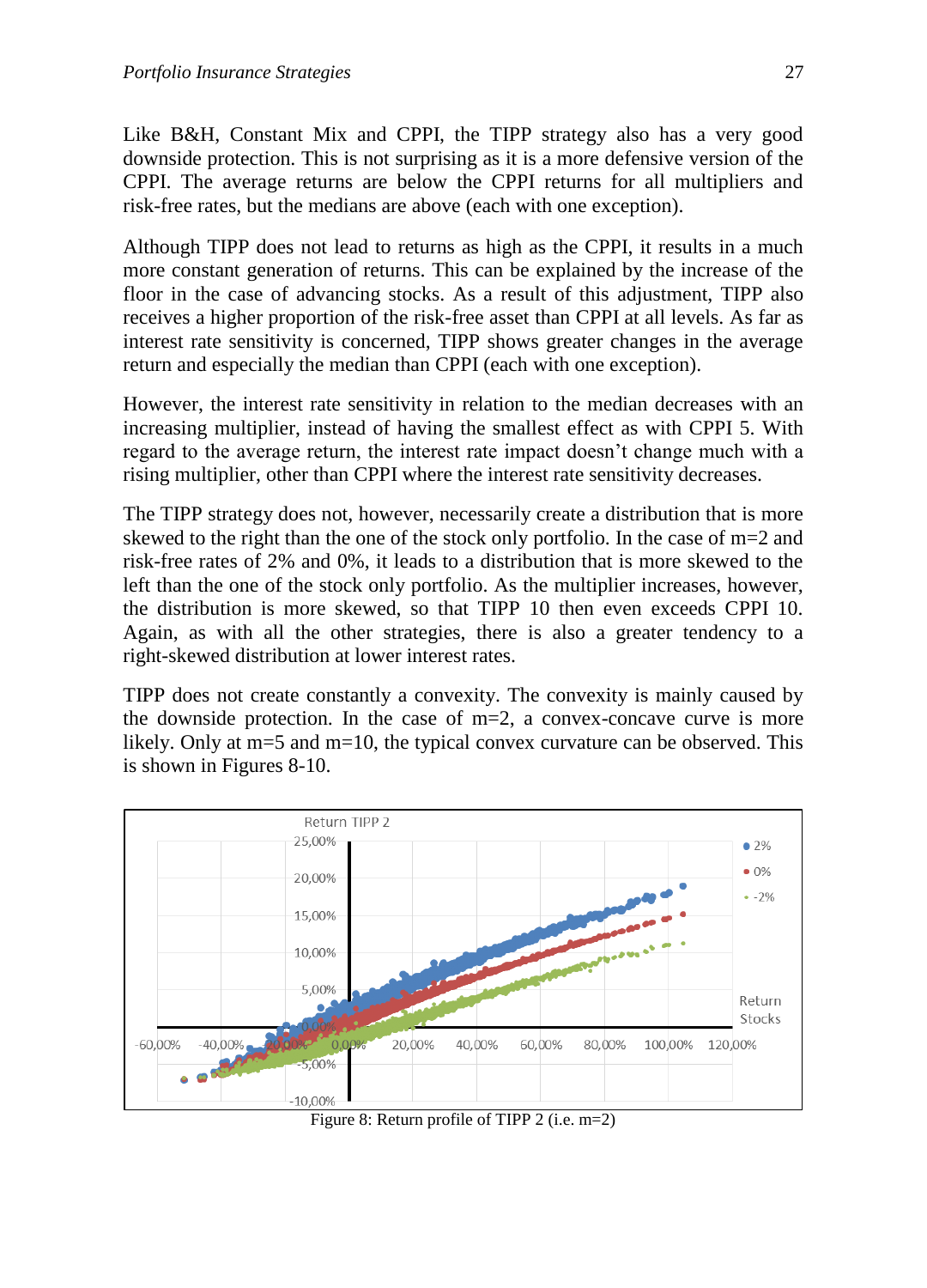

Figure 9: Return profile of TIPP 5 (i.e. m=5)



Figure 10: Return profile of TIPP 10 (i.e. m=10)

Despite the fact that the TIPP strategy appears to be more constant than the CPPI when looking at the pure key figures, a higher path dependency becomes apparent when looking at the payout profiles. The distributions are more dispersed than the ones of CPPI. Especially in the case of lower stock returns (return  $<$  20%), the TIPP strategy can lead to higher returns than CPPI because of the increasing floor values. Furthermore, the LPM values of TIPP are lower in almost every case. Thus, TIPP can be seen as the more constant version of the CPPI. Although the returns are slightly lower, it seems to be more suitable for more defensive investors when using the same multiplier.

The above mentioned results are summarized in Table 6. With regard to the stock proportions, the values for the risk-free rates of 2% and -2% are shown. The value for 0% is between these.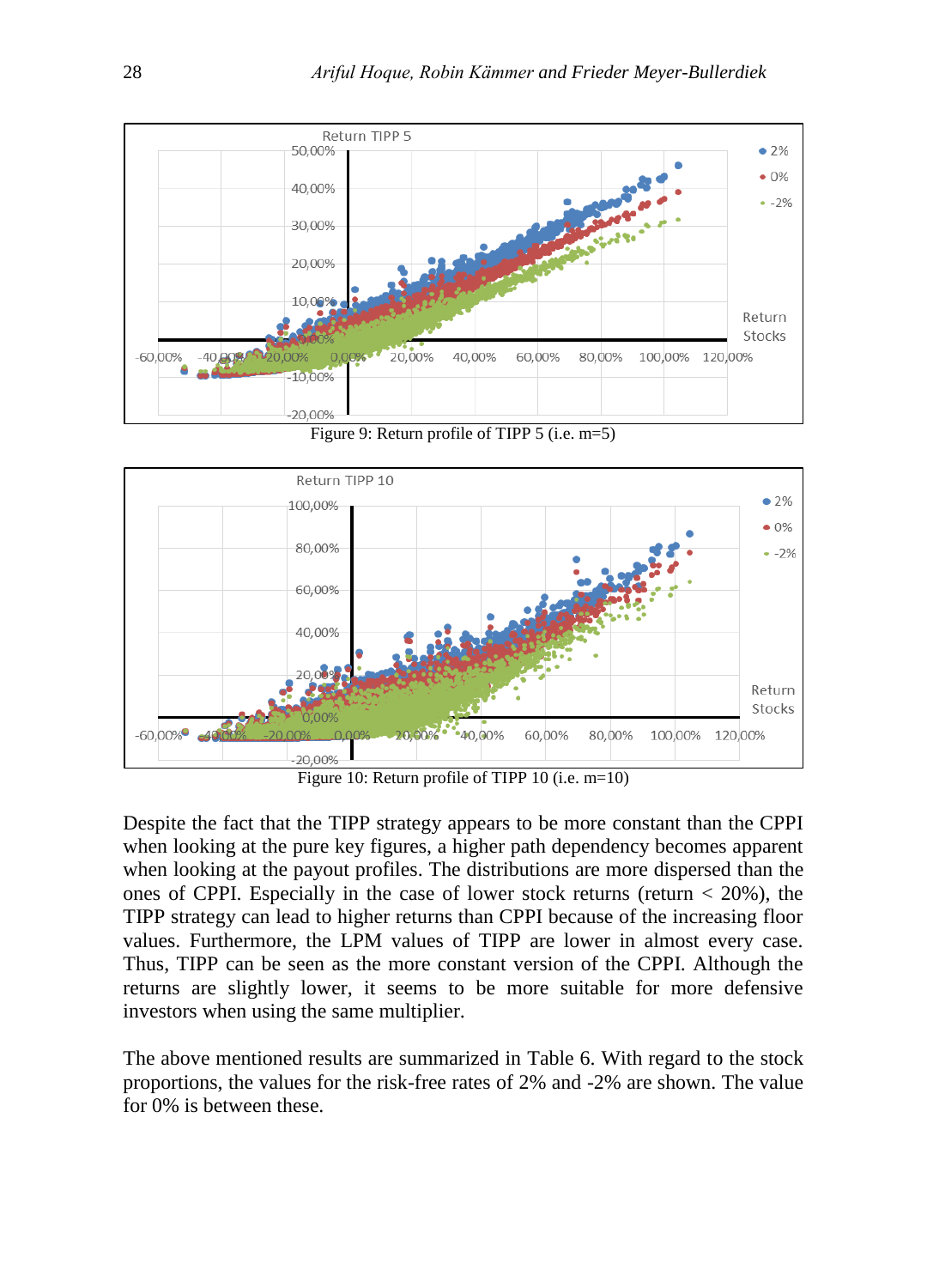|                                                   | <b>Downside</b><br><b>Protection</b> | <b>Upside Par-</b><br>ticipation | <b>Skewness</b> | Convexity | <b>Stock</b><br><b>Proportion</b> |
|---------------------------------------------------|--------------------------------------|----------------------------------|-----------------|-----------|-----------------------------------|
| <b>B&amp;H</b>                                    | ✔                                    |                                  |                 |           | $12\% - 9\%$                      |
| <b>Const. Mix</b>                                 | $(\checkmark)$                       |                                  |                 | --        | $12\% - 8\%$                      |
| <b>Stop Loss</b>                                  | $(-)$                                | $(+++)^2$                        | $^{+}$          | $^{+}$    | $78% - 68%$                       |
| <b>CPPI2</b>                                      | √                                    | $\,^+$                           | $^{+}$          | $^{+}$    | $25% - 18%$                       |
| <b>CPPI 5</b>                                     | ✔                                    | $++$                             | $^{+++}$        | $++$      | $60\% - 48\%$                     |
| <b>CPPI 10</b>                                    |                                      | $+ + +$                          | $++$            | $+++$     | $75\% - 66\%$                     |
| TIPP <sub>2</sub>                                 | ✔                                    | $^{+}$                           |                 | O         | $20\% - 14\%$                     |
| TIPP 5                                            | $\checkmark$                         | $++$                             | $\pm$           | $^{+}$    | $39\% - 27\%$                     |
| <b>TIPP 10</b>                                    |                                      | $+ + +$                          | $++$            | $++$      | $52\% - 37\%$                     |
| if not shifted<br><sup>1</sup> formally not given |                                      |                                  |                 |           |                                   |

Table 6: Summarized results

Table 6 shows that the upside participation of the individual strategies is decisively dependent on the stock proportion. This relationship, however, refers only to the average level.

#### **4.2 Comparative performance analysis of the strategies**

The comparative analysis is performed on the basis of the presented two-dimensional performance measures. Here, too, the interest rate sensitivity of the concepts is examined. Table 7 shows a ranking based on the Sharpe Ratio which is a very frequently used performance measure.

|                     | SR, $r_f = 2\%$ | SR, $r_f = 0\%$ | SR, $r_f = -2\%$ |
|---------------------|-----------------|-----------------|------------------|
| <b>Constant Mix</b> | 0.311           | 0.410           | 0.511            |
| <b>B&amp;H</b>      | 0.297           | 0.388           | 0.480            |
| TIPP <sub>2</sub>   | 0.299           | 0.387           | 0.461            |
| <b>CPPI2</b>        | 0.277           | 0.359           | 0.440            |
| TIPP 5              | 0.270           | 0.346           | 0.403            |
| CPPI <sub>5</sub>   | 0.241           | 0.304           | 0.359            |
| <b>CPPI 10</b>      | 0.241           | 0.303           | 0.356            |
| <b>Stop Loss</b>    | 0.237           | 0.291           | 0.333            |
| <b>TIPP 10</b>      | 0.226           | 0.281           | 0.317            |

Table 7: Sharpe Ratio results

Surprisingly, the simplest researched concepts  $-$  B&H and Constant Mix  $$ together with TIPP 2 offer the highest performance. This cannot be explained with the return on these concepts as they perform lower-than-average. Thus, the only explanation is that they are able to generate this return with a relatively low risk. This also explains why the Stop Loss strategy in this ranking is quite bad. Although it offers a relatively high average return, this return is at a relatively high risk. The same applies to CPPI and TIPP with m=10. The Sharpe ratio thus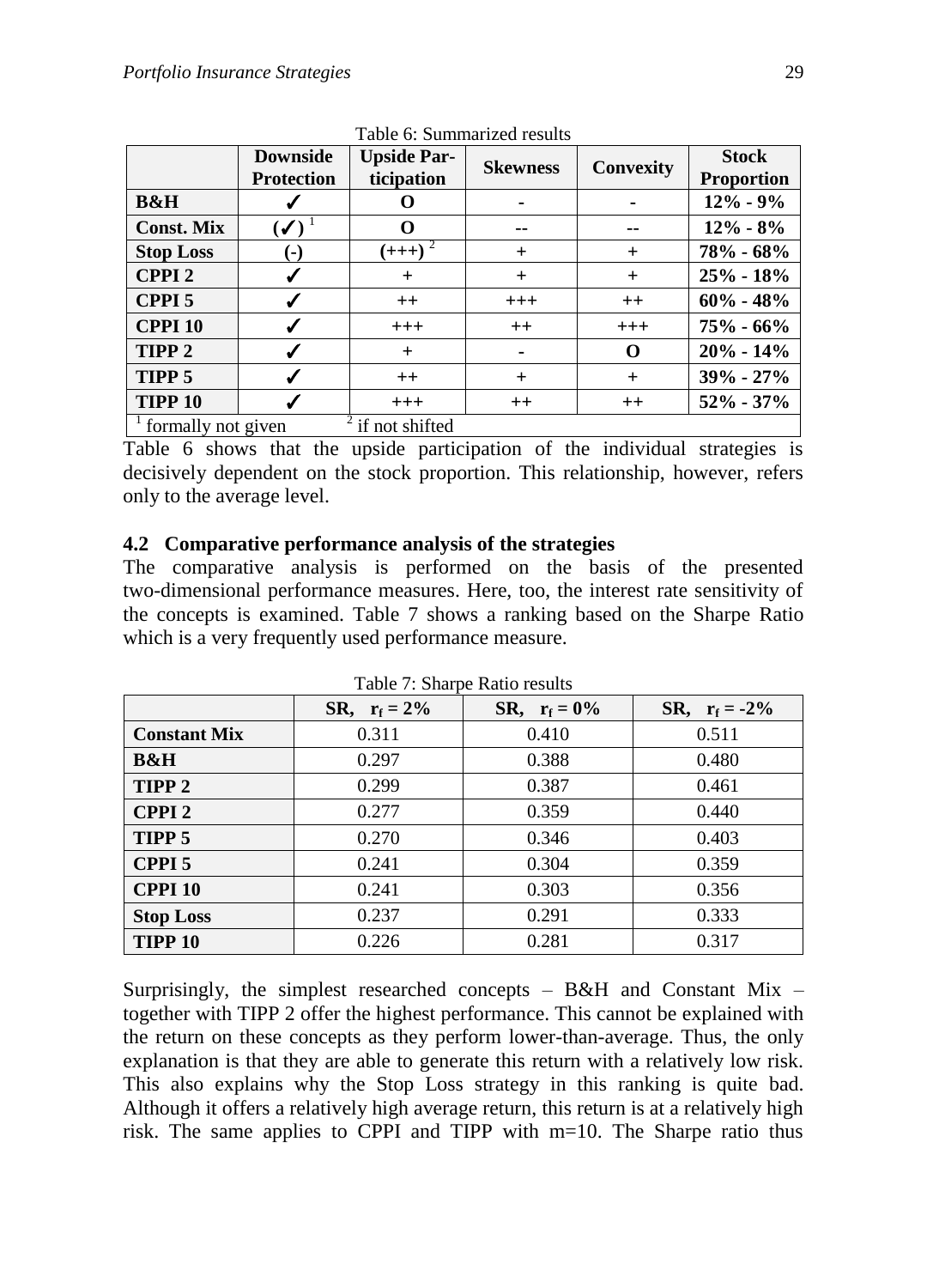rewards the more defensive concepts.

Interest rate changes are also reflected here. With an interest rate reduction, the Sharpe Ratio increases constantly in all approaches. However, as already shown, average return does not decrease as much as the risk-free rate, which leads to a higher excess return in the numerator.

Table 8 shows the ranking according to the Treynor Ratio.

|                     | TR, $r_f = 2\%$ | TR, $r_f = 0\%$ | TR, $r_f = -2\%$ |
|---------------------|-----------------|-----------------|------------------|
| <b>Constant Mix</b> | 0.068           | 0.090           | 0.113            |
| <b>B&amp;H</b>      | 0.065           | 0.085           | 0.105            |
| TIPP <sub>2</sub>   | 0.066           | 0.085           | 0.102            |
| <b>CPPI2</b>        | 0.061           | 0.079           | 0.097            |
| TIPP 5              | 0.061           | 0.078           | 0.092            |
| <b>Stop Loss</b>    | 0.058           | 0.073           | 0.087            |
| <b>CPPI 10</b>      | 0.056           | 0.071           | 0.085            |
| CPPI <sub>5</sub>   | 0.056           | 0.071           | 0.084            |
| <b>TIPP 10</b>      | 0.055           | 0.070           | 0.083            |

Table 8: Treynor Ratio results

It can be observed that the Treynor Ratio leads to a similar ranking as the Sharpe Ratio. Again, the simple and defensive concepts perform better. Thus the TIPP is mostly preferred in direct comparison to CPPI. However, the Stop Loss strategy performs better according to the Treynor Ratio. This can be explained by its exceptionally high average return, while its beta is not significantly higher than that of CPPI 10 and TIPP 10. Interest rate fluctuations have a similar effect to the Sharpe Ratio. They lead to a higher Treynor Ratio.

The results according to the Sortino Ratio are shown in Table 9.

| Table 9: Sortino Ratio results |                |                     |                |                     |                |  |
|--------------------------------|----------------|---------------------|----------------|---------------------|----------------|--|
|                                | <b>Sortino</b> |                     | <b>Sortino</b> |                     | <b>Sortino</b> |  |
|                                | Ratio,         |                     | Ratio,         |                     | Ratio,         |  |
|                                | $r_f = 2\%$    |                     | $r_f = 0\%$    |                     | $r_f = -2\%$   |  |
| <b>B&amp;H</b>                 | 6.788          | <b>CPPI5</b>        | 1.125          | <b>CPPI 10</b>      | 0.758          |  |
| <b>Constant Mix</b>            | 5.338          | <b>CPPI2</b>        | 0.989          | CPPI <sub>5</sub>   | 0.663          |  |
| TIPP <sub>2</sub>              | 2.791          | <b>CPPI 10</b>      | 0.974          | <b>Stop Loss</b>    | 0.642          |  |
| <b>CPPI2</b>                   | 2.724          | B&H                 | 0.915          | <b>TIPP 10</b>      | 0.310          |  |
| CPPI <sub>5</sub>              | 1.531          | TIPP <sub>5</sub>   | 0.898          | TIPP <sub>5</sub>   | 0.207          |  |
| TIPP 5                         | 1.525          | TIPP <sub>2</sub>   | 0.885          | <b>CPPI2</b>        | $-0.080$       |  |
| TIPP <sub>10</sub>             | 1.191          | <b>Constant Mix</b> | 0.852          | TIPP <sub>2</sub>   | $-0.272$       |  |
| <b>CPPI 10</b>                 | 1.148          | <b>Stop Loss</b>    | 0.824          | <b>B&amp;H</b>      | $-0.592$       |  |
| <b>Stop Loss</b>               | 0.978          | <b>TIPP 10</b>      | 0.817          | <b>Constant Mix</b> | $-0.624$       |  |

Table 9: Sortino Ratio results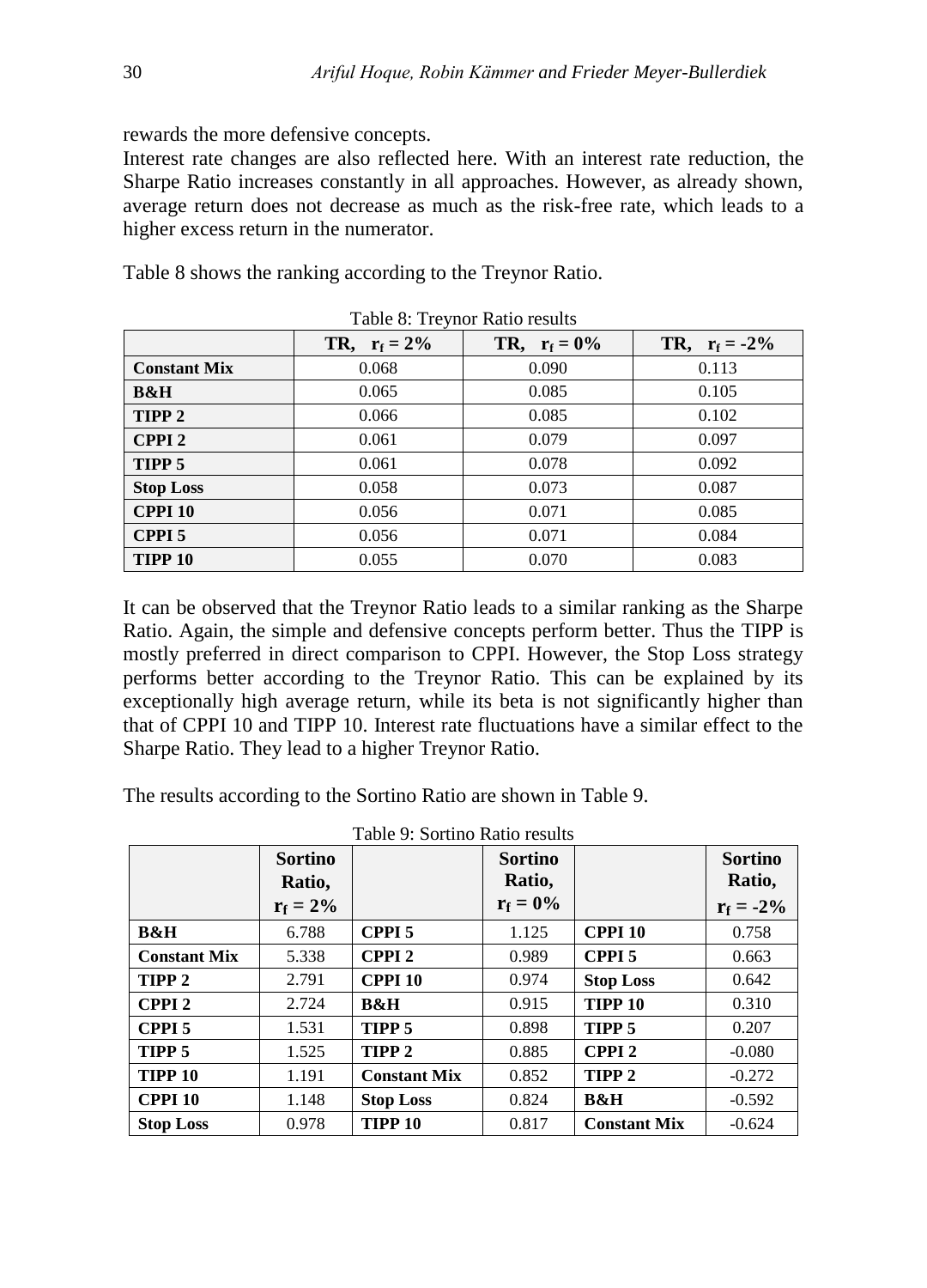At an interest rate of 2%, the simple, defensive concepts are ahead according to the Sortino Ratio. This can be explained by their good hedging ability. Due to its high number of paths with an average return below -10%, however, the Stop Loss performs very poor. If the risk-free rate is 0% or -2%, the results are quite different. Overall, the values of the Sortino Ratio fall with the interest rate, since the returns fall more than the  $LPM<sub>2</sub>$  values. CPPI 5 and CPPI 10 show their strengths, with the CPPI versions performing better than their TIPP equivalents at an interest rate level of 0% or -2%, respectively. As already shown, these concepts are only slightly interest-sensitive due to their high stock proportions. B&H, Constant Mix and TIPP 2 are performing relatively bad at lower interest rates. This reversal of the rankings is partly due to the fact that in case of the Sortino Ratio, unlike Sharpe and Treynor Ratio, the risk-free rate is not directly included in the calculation. In addition, the LPM was given a minimum return of 0%. This is also used in the numerator of the Sortino Ratio. The defensive concepts, however, show a very low return, coupled with a strong sensitivity of the returns to the risk-free rate. In the event of an interest rate change, therefore, a large portion of the simulation iterations is shifted to the range below 0%, which makes the LPM rise sharply. This shows the high interest rate sensitivity of the defensive concepts. With a risk-free rate of -2%, this impression is even strengthened.

| Table TO: LPM <sub>2</sub> performance measure results |                                 |                   |                                 |                   |                                 |  |
|--------------------------------------------------------|---------------------------------|-------------------|---------------------------------|-------------------|---------------------------------|--|
|                                                        | LPM <sub>2</sub><br>performance |                   | LPM <sub>2</sub><br>performance |                   | LPM <sub>2</sub><br>performance |  |
|                                                        | measure,<br>$r_f = 2\%$         |                   | measure,<br>$r_f = 0\%$         |                   | measure,<br>$r_f = -2\%$        |  |
|                                                        |                                 |                   |                                 |                   |                                 |  |
| <b>B&amp;H</b>                                         | 1.875                           | CPPI <sub>5</sub> | 1.125                           | CPPI <sub>5</sub> | 1.126                           |  |
| <b>Const. Mix</b>                                      | 1.450                           | <b>CPPI2</b>      | 0.989                           | <b>CPPI 10</b>    | 1.077                           |  |
| <b>CPPI2</b>                                           | 1.198                           | <b>CPPI 10</b>    | 0.974                           | <b>Stop Loss</b>  | 0.900                           |  |
| TIPP <sub>2</sub>                                      | 1.070                           | <b>B&amp;H</b>    | 0.915                           | TIPP <sub>5</sub> | 0.797                           |  |
| <b>CPPI5</b>                                           | 1.004                           | TIPP <sub>5</sub> | 0.898                           | <b>TIPP 10</b>    | 0.754                           |  |
| TIPP <sub>5</sub>                                      | 0.841                           | TIPP <sub>2</sub> | 0.885                           | <b>CPPI2</b>      | 0.720                           |  |
| <b>CPPI 10</b>                                         | 0.809                           | <b>Const. Mix</b> | 0.852                           | TIPP <sub>2</sub> | 0.604                           |  |
| <b>TIPP 10</b>                                         | 0.738                           | <b>Stop Loss</b>  | 0.824                           | <b>B&amp;H</b>    | 0.443                           |  |
| <b>Stop Loss</b>                                       | 0.696                           | <b>TIPP 10</b>    | 0.817                           | <b>Const. Mix</b> | 0.433                           |  |

Table 10 shows the results for the  $LPM_2$  performance measure.

 $T$  11: 10: LPM

The ranking is very similar to the Sortino Ratio. Here, too, the rank of B&H falls sharply with declining interest rates. The rank of the Constant Mix strategy is getting worse the lower the interest rate. In case of lower rates, the return is more often lower than 0%. Because of its more symmetrical return distribution, high downward deviations, which can occur with the Constant Mix, are weighted more heavily using the  $LPM<sub>2</sub>$  performance measure.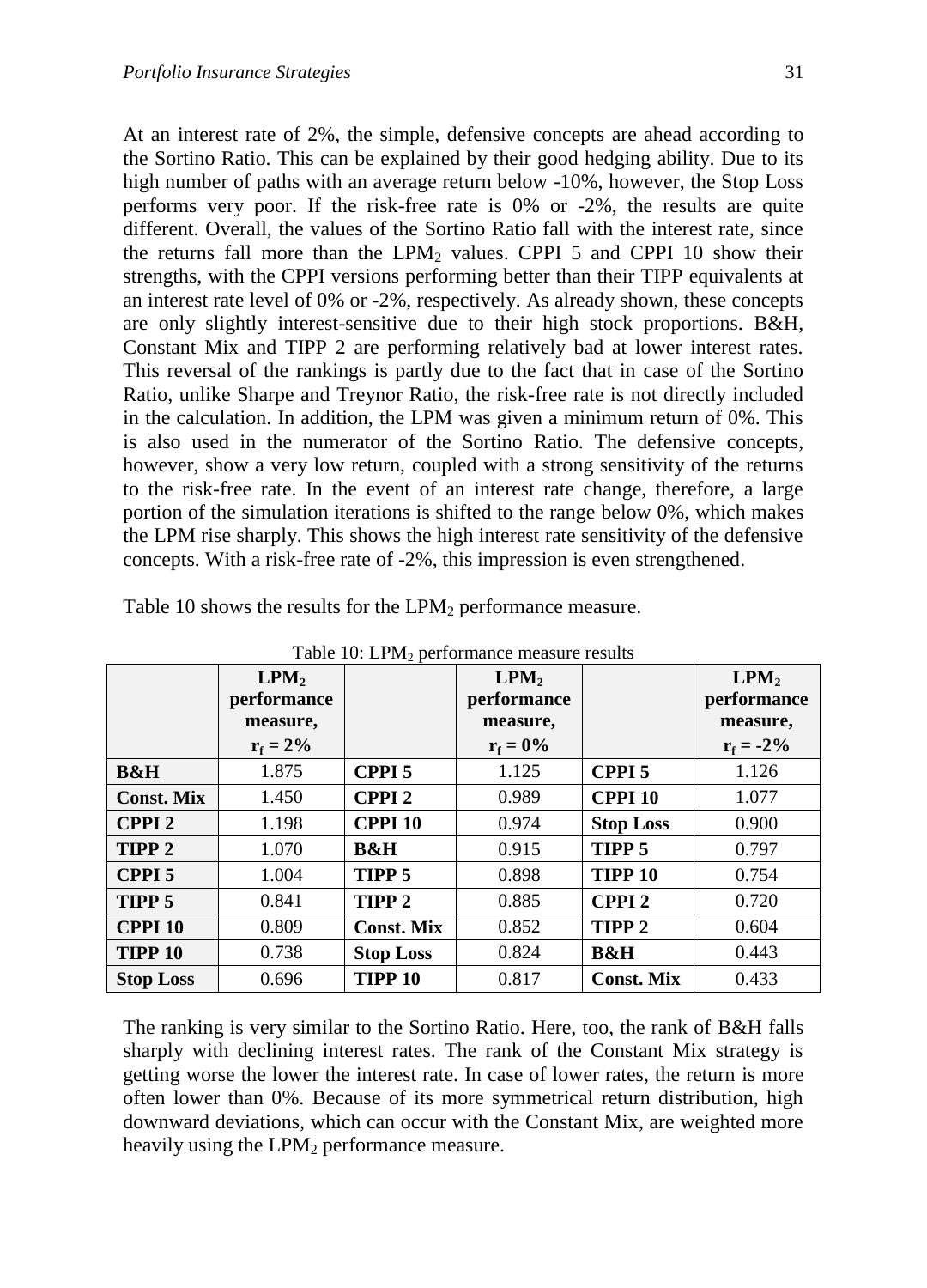With the  $LPM_1$  performance measure, Constant Mix performs much better in case of a 2% and 0% risk-free rate because the weight of the LPM measure is much lower. The results for the  $LPM_1$  performance measure are shown in Table 11.

| r aoit 77. Ei 1.1 performance measarc resaits |                                      |                   |                  |                   |                                      |
|-----------------------------------------------|--------------------------------------|-------------------|------------------|-------------------|--------------------------------------|
|                                               | $\mathbf{L} \mathbf{P} \mathbf{M}_1$ |                   | LPM <sub>1</sub> |                   | $\mathbf{L} \mathbf{P} \mathbf{M}_1$ |
|                                               | performance                          |                   | performance      |                   | performance                          |
|                                               | measure,                             |                   | measure,         |                   | measure,                             |
|                                               | $r_f = 2\%$                          |                   | $r_f = 0\%$      |                   | $r_f = -2\%$                         |
| <b>B&amp;H</b>                                | 6.756                                | <b>Const. Mix</b> | 1.853            | CPPI <sub>5</sub> | 1.633                                |
| <b>Const. Mix</b>                             | 5.428                                | <b>B&amp;H</b>    | 1.839            | <b>CPPI 10</b>    | 1.466                                |
| <b>CPPI2</b>                                  | 2.754                                | <b>CPPI2</b>      | 1.834            | <b>Stop Loss</b>  | 1.221                                |
| TIPP <sub>2</sub>                             | 2.751                                | TIPP <sub>2</sub> | 1.745            | TIPP <sub>5</sub> | 1.218                                |
| TIPP 5                                        | 1.613                                | <b>CPPI 5</b>     | 1.719            | <b>TIPP 10</b>    | 1.099                                |
| <b>CPPI5</b>                                  | 1.596                                | TIPP 5            | 1.577            | <b>CPPI2</b>      | 1.079                                |
| <b>TIPP 10</b>                                | 1.225                                | <b>CPPI 10</b>    | 1.364            | TIPP <sub>2</sub> | 0.885                                |
| <b>CPPI 10</b>                                | 1.159                                | <b>TIPP 10</b>    | 1.296            | <b>B&amp;H</b>    | 0.586                                |
| <b>Stop Loss</b>                              | 1.020                                | <b>Stop Loss</b>  | 1.164            | <b>Const. Mix</b> | 0.583                                |

Table  $11 \cdot IPM$ , performance measure results

Our simulation shows that the lower the risk-free rate, the more preferable the more offensive concepts are. In principle, CPPI performs better than TIPP.

# **5 Conclusion**

In this paper we use Monte Carlo simulation to analyse portfolio insurance strategies in a low interest environment. These strategies are designed to protect portfolios against large losses by a contractually guaranteed predetermined floor through a dynamic allocation. The goal of these strategies is to reduce downside risk and to participate in rising markets.

The analysis shows that these strategies cannot meet completely the ideal conception of investors achieving a downside protection with a full upside participation. Our simulations show that all strategies except for the Stop Loss approach deliver a satisfactory performance with regard to downside protection. The Constant Mix strategy also shows solid performance although it does not formally provide a hedge. Regarding the upside participation, however, the Stop Loss approach shows strengths together with CPPI 10 (i.e. m=10) and TIPP 10.

Here, however, the return peaks are purchased at a higher risk. In particular, CPPI offers a relatively positive risk-return relationship as shown especially by the LPM performance measure and the Sortino Ratio. At the higher risk-free rate of 2%,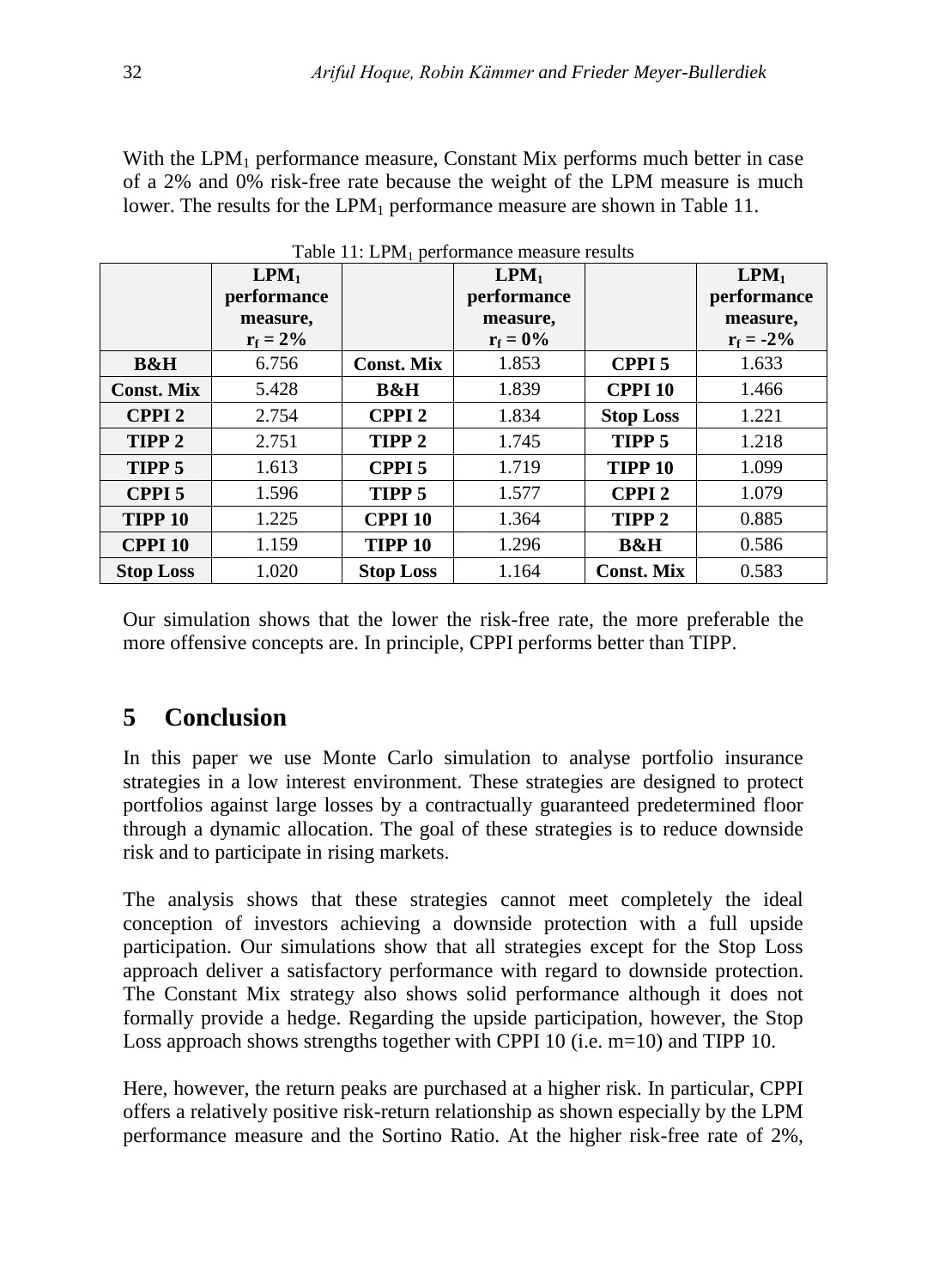B&H and Constant Mix perform relatively well, while they perform consistently well in respect of the Sharpe and Treynor Ratio. However, these concepts have weaknesses when considering the performance measures that use an asymmetrical risk measure. They are particularly badly affected by the reduction in interest rates, especially when it comes to negative rates. Here the strength of more flexible concepts such as CPPI becomes obvious. By varying the multiplier, the risk/return profile can be adapted to the investor's specific requirements. The evaluation of the LPM performance measures shows in particular the strength of CPPI, with the connection of a relatively high return with low downside risks. Overall, the concepts with high average stock proportions also show strengths in the creation of a convex return profile. In particular, CPPI 10 and TIPP 10 may be mentioned in this context.

It remains to be noted that portfolio insurance concepts offer suitable return profiles for many investors in a low interest rate environment. Our simulation analysis shows strengths of the more flexible concepts, in particular CPPI.

Our study does not consider changes in interest rates during the year. Furthermore, transaction costs were not taken into account. Besides, some of the presented concepts are path-dependent. Further research work could illuminate the extent to which the times of extreme price falls or price rises influence the final result. A combination of the presented strategies with each other and an analysis to which extent these combinations can influence the performance may also be conceivable for further research.

### **References**

- [1] Annaert, J., Van Osselaer, S. and Verstraete, B., Performance evaluation of portfolio insurance strategies using stochastic dominance criteria, *Journal of Banking and Finance*, **33** (2), (2009), 272 - 280.
- [2] Bawa, V.S. and Lindenberg, E.B., Capital Markets Equilibrium in a Mean-Lower Partial Moment Framework, *Journal of Financial Economics*, **5** (2), (1977), 189 - 200.
- [3] Bird, R., Dennis, D. and Tippett, M., A stop loss approach to portfolio insurance, *Journal of Portfolio Management*, **15** (1), (1988), 35 - 40.
- [4] Black, F. and R. Jones, 1987, Simplifying Portfolio Insurance, *Journal of Portfolio Management*, **14** (1), (1987), 48 - 51.
- [5] Brennan, M.J. and Schwartz, E.S., Time-Invariant Portfolio Insurance Strategies, *Journal of Finance*, **43** (2), (1988), 283 - 299
- [6] Bruns, C. and Meyer-Bullerdiek, F., *Professionelles Portfoliomanagement*, fifth edition, Schäffer-Poeschel Verlag, Stuttgart, 2013.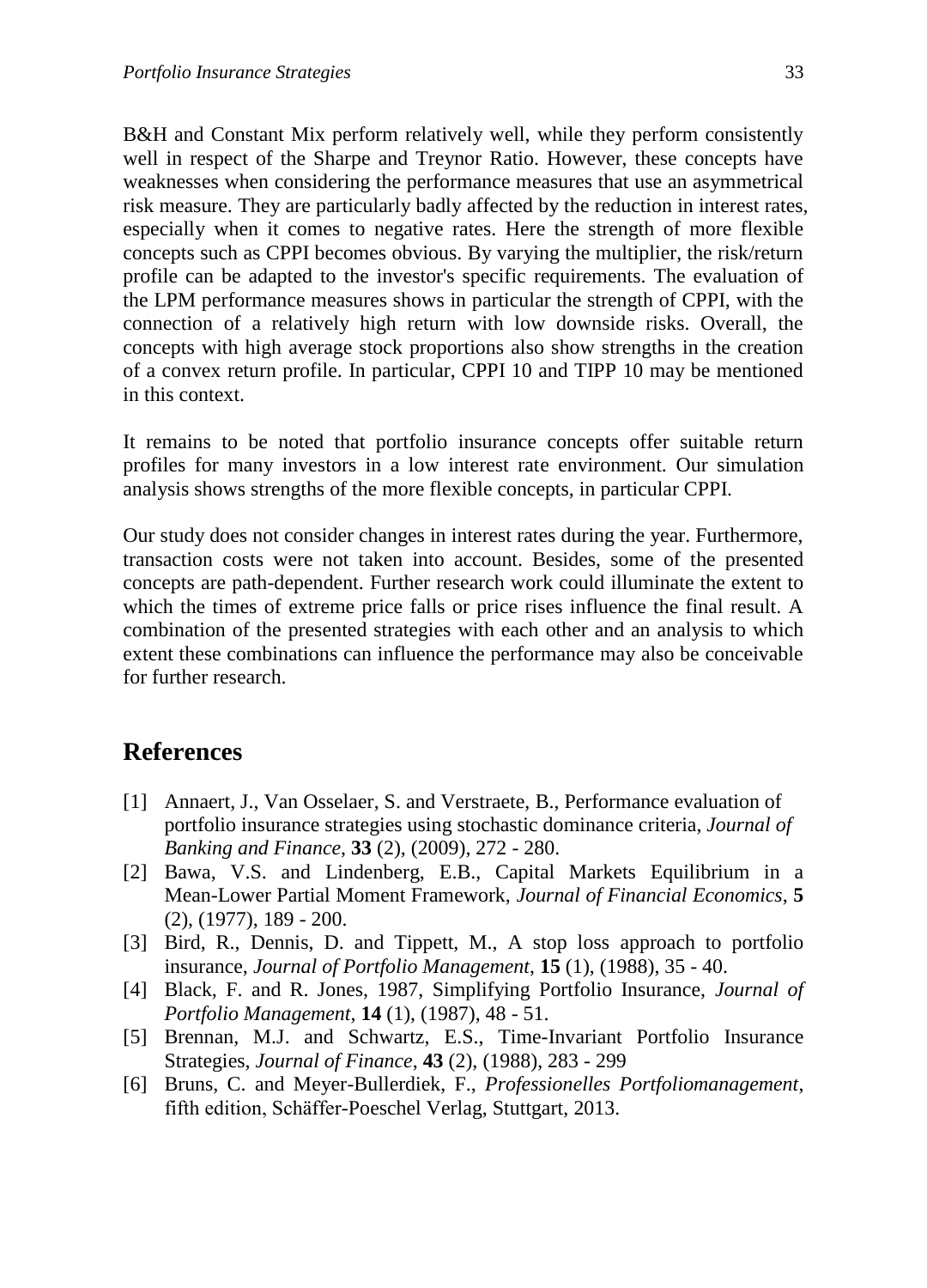- [7] Cesari, R. and Cremonini, D., Benchmarking, portfolio insurance and technical analysis: a Monte Carlo comparison of dynamic strategies of asset allocation, *Journal of Economic Dynamics and Control*, **27** (6), (2003), 987 - 1011.
- [8] Dichtl, H. and Drobetz, W., On the Popularity of the CPPI Strategy: A Behavioral-Finance-Based Explanation and Design Recommendations, *The Journal of Wealth Management*, **13** (2), (2010), 41 - 54.
- [9] Dichtl, H. and Drobetz, W., Portfolio insurance and prospect theory investors: Popularity and optimal design of capital protected financial products, *Journal of Banking & Finance*, **35** (7), (2011), 1683 - 1697.
- [10] Dimson, E., Marsh, P. and Staunton, M., The Worldwide Equity Premium: A Smaller Puzzle (April 7, 2006), Mehra, R. (editor), *Handbook of the Equity Risk Premium*, Elsevier, Amsterdam, 2008, 467 - 514.
- [11] Doane, D.P. and Seward, L.E., Measuring Skewness: A Forgotten Statistic?, *Journal of Statistics Education*, Vol. 19, No. 2, (2011), 1 - 18, http://ww2.am stat.org/publications/jse/v19n2/doane.pdf.
- [12] Estep, T. and Kritzman, M., TIPP: Insurance without complexity, *Journal of Portfolio Management*, **14** (4), (1988), 38 - 42.
- [13] Fischer, B.R., *Performanceanalyse in der Praxis*, third edition, Oldenbourg Verlag, München, 2010.
- [14] Hagen, U.E., *Portfolio-Insurance-Strategien – Eine Analyse zur Absicherung von Aktienanlagen in der Kapitallebensversicherung*, Deutscher Universitäts-Verlag, Wiesbaden, 2002.
- [15] Harlow, W.V., Asset Allocation in a Downside-Risk Framework, *Financial Analysts Journal*, **47** (5), (1991), 28 - 40.
- [16] Hoque, A. and Meyer-Bullerdiek, F., The Effectiveness of Dynamic Portfolio Insurance Strategies, *Academy of Taiwan Business Management Review*, **12** (2), (2016), 80 - 88.
- [17] Lee, H.-I., Hsu, H. and Chiang, M.-H., Portfolio insurance with a dynamic floor", *Journal of Derivatives & Hedge Funds*, **16** (3), (2010), 219 - 230.
- [18] Leoni, W., Dynamische Asset Allocation ein ganzheitlicher Beratungs- und Managementansatz, Bierbaum, D. (editor), *So investiert die Welt – Globale Trends in der Vermögensanlage*, Gabler, Wiesbaden, 2008, 243-255.
- [19] Meyer-Bullerdiek, F. and Schulz, M., Portfolio-Insurance-Strategien im Vergleich, *Die Bank*, (8), (2003), 565 - 570.
- [20] Meyer-Bullerdiek, F. and Schulz, M., *Dynamische Portfolio Insurance Strategien ohne Derivate im Rahmen der privaten Vermögensverwaltung*, Peter Lang Internationaler Verlag der Wissenschaften, Frankfurt, 2004.
- [21] Pain, D. and Rand, J., Recent Developments in Portfolio Insurance, *Bank of England Quarterly Bulletin*, **48** (1), (2008), 37 - 46.
- [22] Perold, A., Constant portfolio insurance, *Working paper*, Harvard Business School, 1986.
- [23] Perold, A.F. and Sharpe, W.F., Dynamic Strategies for Asset Allocation, *Financial Analysts Journal*, **51** (1), (1995), 149 - 160.